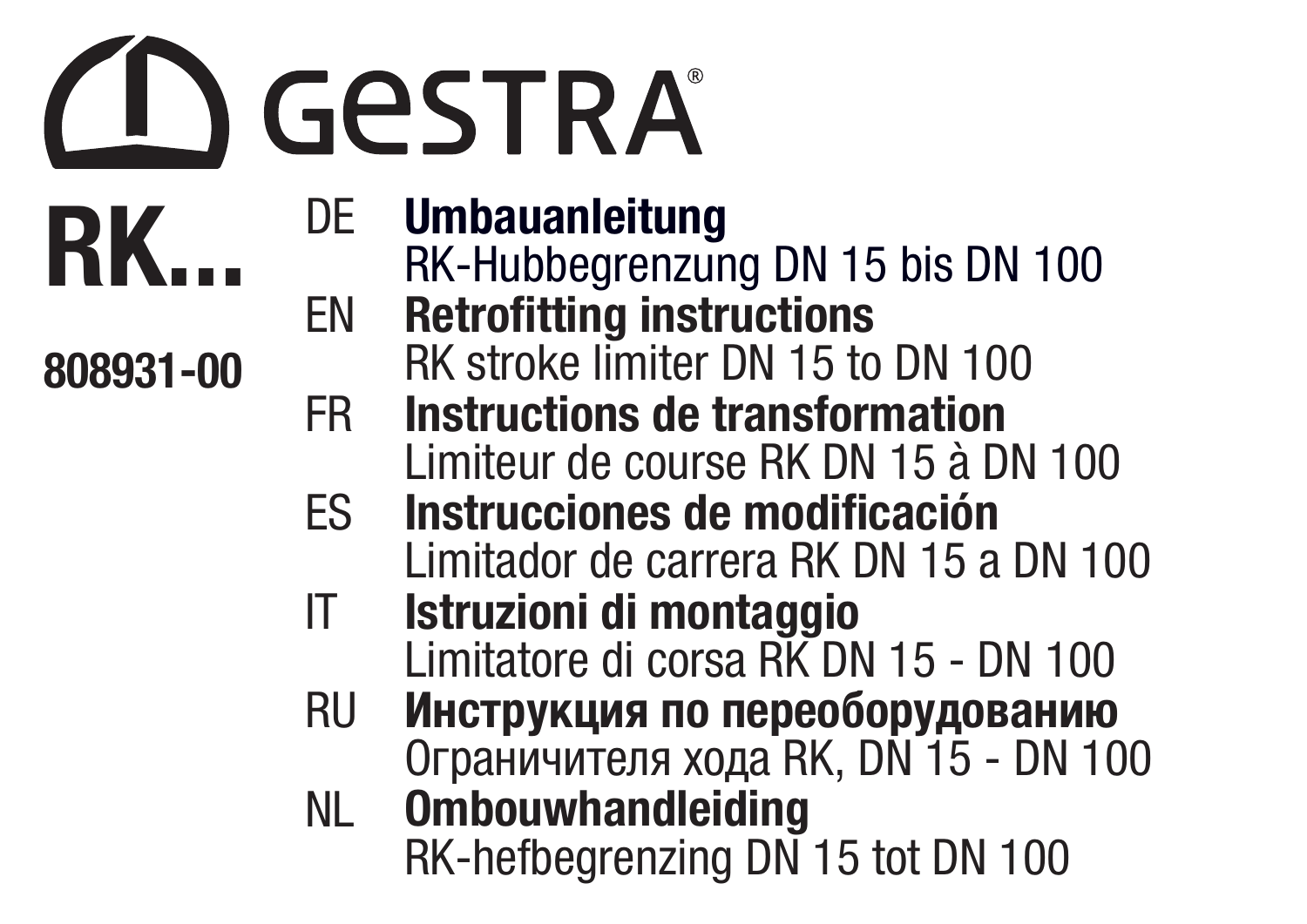Dieses Dokument ist eine Ergänzung zur mit dem Gerät gelieferten Betriebsanleitung. Das Dokument ist nur in Verbindung mit der Betriebsanleitung gültig.

Jede Person, die die RK-Hubbegrenzung montiert, entfernt oder andere Tätigkeiten am Gerät vornimmt, muss den Inhalt der Betriebsanleitung und dieser Ergänzung kennen und verstehen.

Beachten und befolgen Sie alle Hinweise in der Betriebsanleitung, insbesondere Sicherheitshinweise.

Die RK-Hubbegrenzung wird zwischen Ventilplatte und Federkappe von Rückschlagventilen RK der folgenden Typen eingelegt:

 $R$  RK 41 **R** RK 44 **R** RK 86 **R** RK 864

Die RK-Hubbegrenzung dient nur dazu, den erforderlichen Mindestvolumenstrom zu verringern. Jeder andere Gebrauch der RK Hubbegrenzung gilt als bestimmungswidrig.

#### Lieferumfang

Die vollständige RK-Hubbegrenzung besteht aus folgenden Teilen:

- Ring zur Hubbegrenzung (Werkstoff: 1.4571)
- Federkappe (Werkstoff: 1.4571)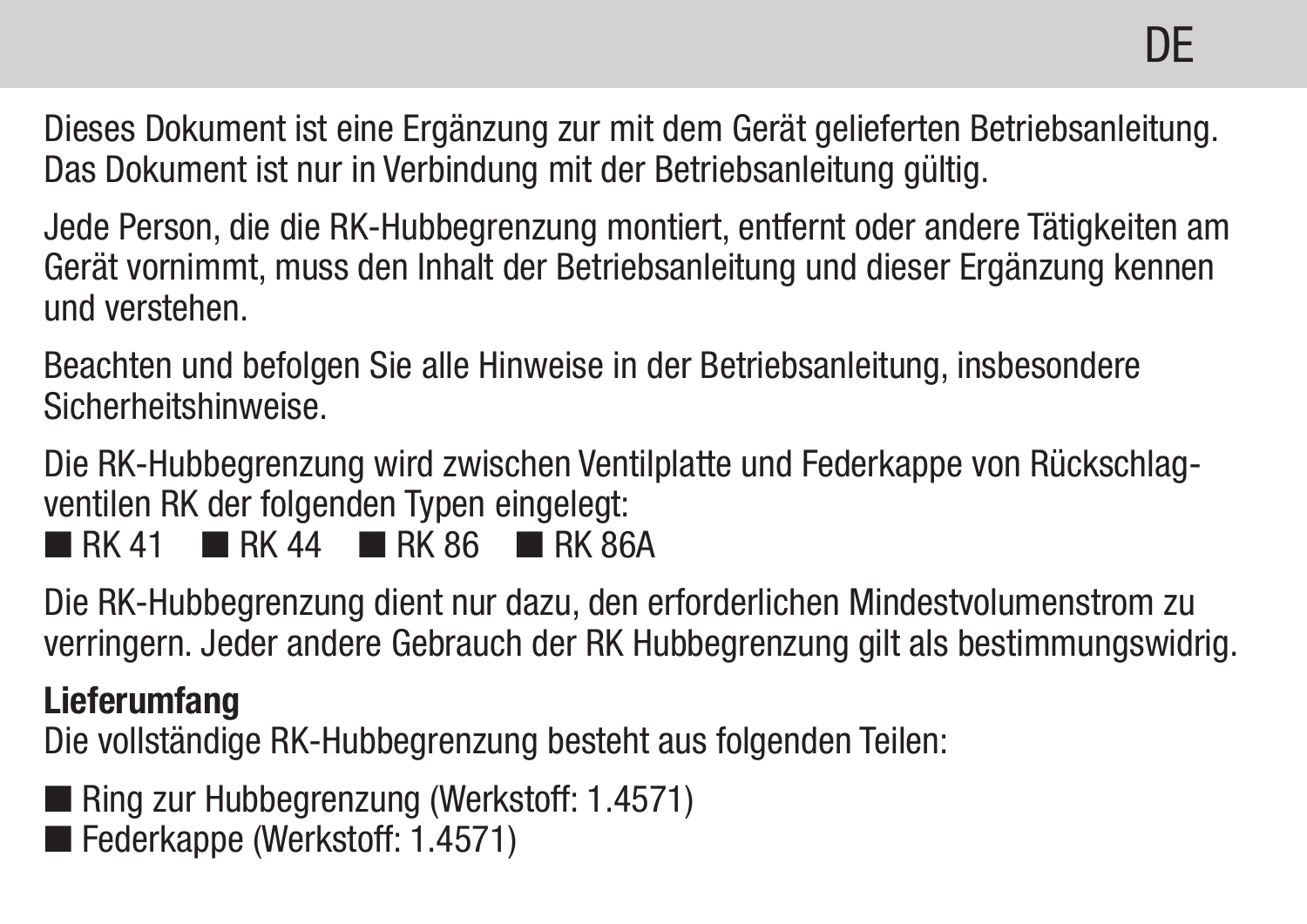## RK-Hubbegrenzung montieren DE



## Warnung

Verletzungen der Augen durch unter Spannung stehende Feder.

- Tragen Sie beim Ein- und Ausbau der Hubbegrenzung Augenschutz.
	- Führen Sie Ein- und Ausbau der Hubbegrenzung nur in der im folgenden Abschnitt beschriebenen Weise durch.



## Vorsicht

An scharfen Kanten der Bauteile besteht die Gefahr von Schnittverletzungen.

■ Tragen Sie bei allen Arbeiten an Bauteilen des Geräts stabile Schutzhandschuhe.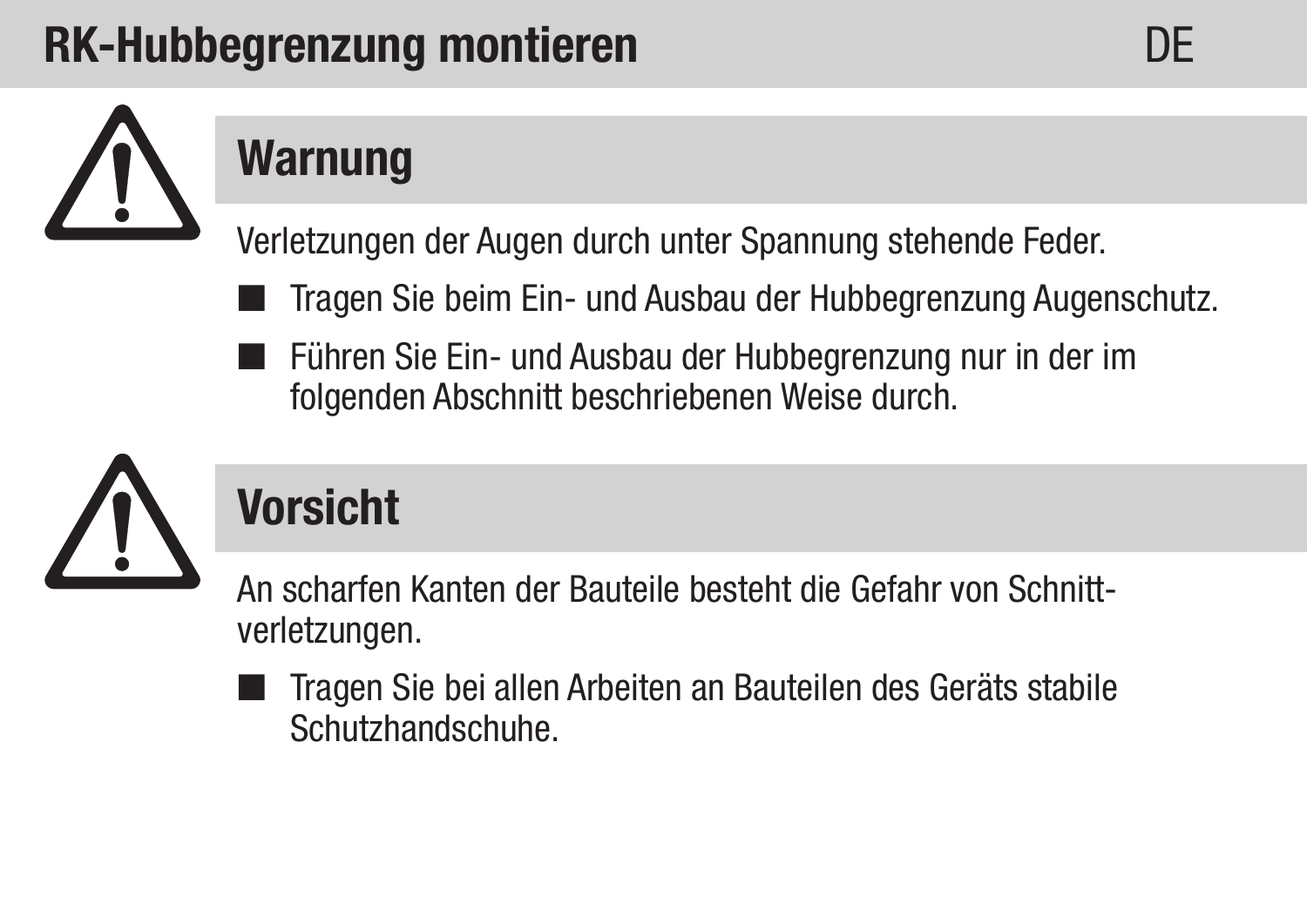### RK-Hubbegrenzung montieren Fortsetzung and DE

#### Um die Federkappe bei Geräten mit DN 15 bis DN 32 zu entfernen, gehen Sie wie folgt vor:

Biegen Sie die Lasche (1) der Federkanne (3) mit einer abgewinkelten Zange etwas nach unten (1.).

Die Lasche muss plan mit dem Rand der Federkappe sein.

- Drehen Sie die Federkappe so, dass sie nicht mehr durch die Nuten (2) gehalten wird (2.).
- Heben Sie die Federkappe nach oben aus dem Gerät.

Die Federkappe ist nur zum einmaligen Einbau geeignet. Verwenden Sie daher bei der Umrüstung die mitgelieferte neue Federkappe.

 Entsorgen Sie die ausgebaute alte Federkappe nach den am Einsatzort geltenden Bestimmungen.

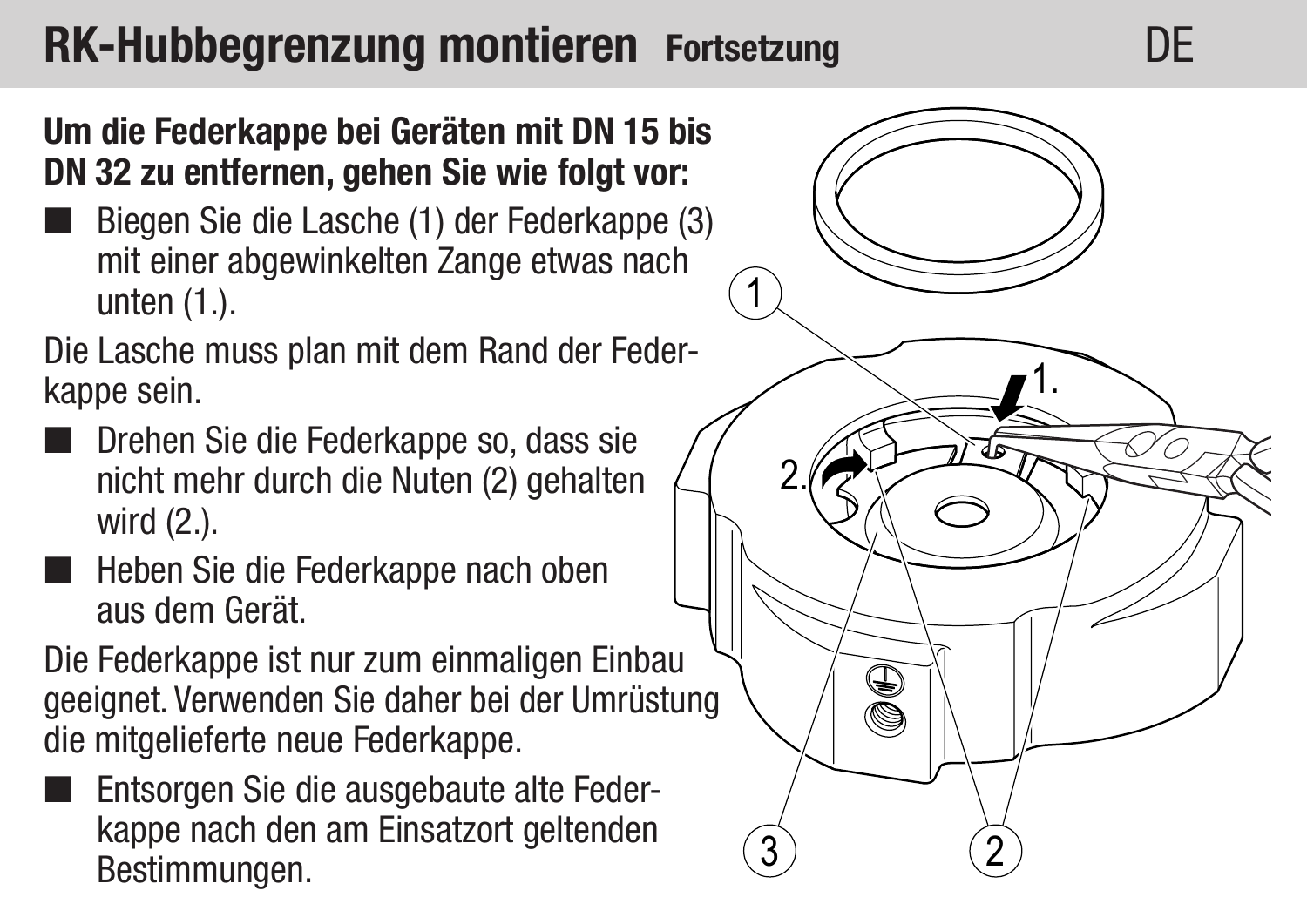### RK-Hubbegrenzung montieren Fortsetzung

- Setzen Sie den Ring und die Feder (falls vorhanden) in das Gehäuse ein. Um die Federkappe bei Geräten mit DN 15 bis DN 32 anzubringen, gehen Sie wie folgt vor:
- Setzen Sie die mitgelieferte neue Federkappe in das Rückschlagventil ein.
- Drücken Sie die Federkappe gegen die Federkraft nach unten und drehen Sie die Federkappe so, dass sie durch die Nuten gehalten wird.
- Biegen Sie die Lasche der Federkappe mit einer abgewinkelten Zange etwas nach oben.

Die Lasche muss so liegen, dass die Federkappe nicht verdreht werden kann.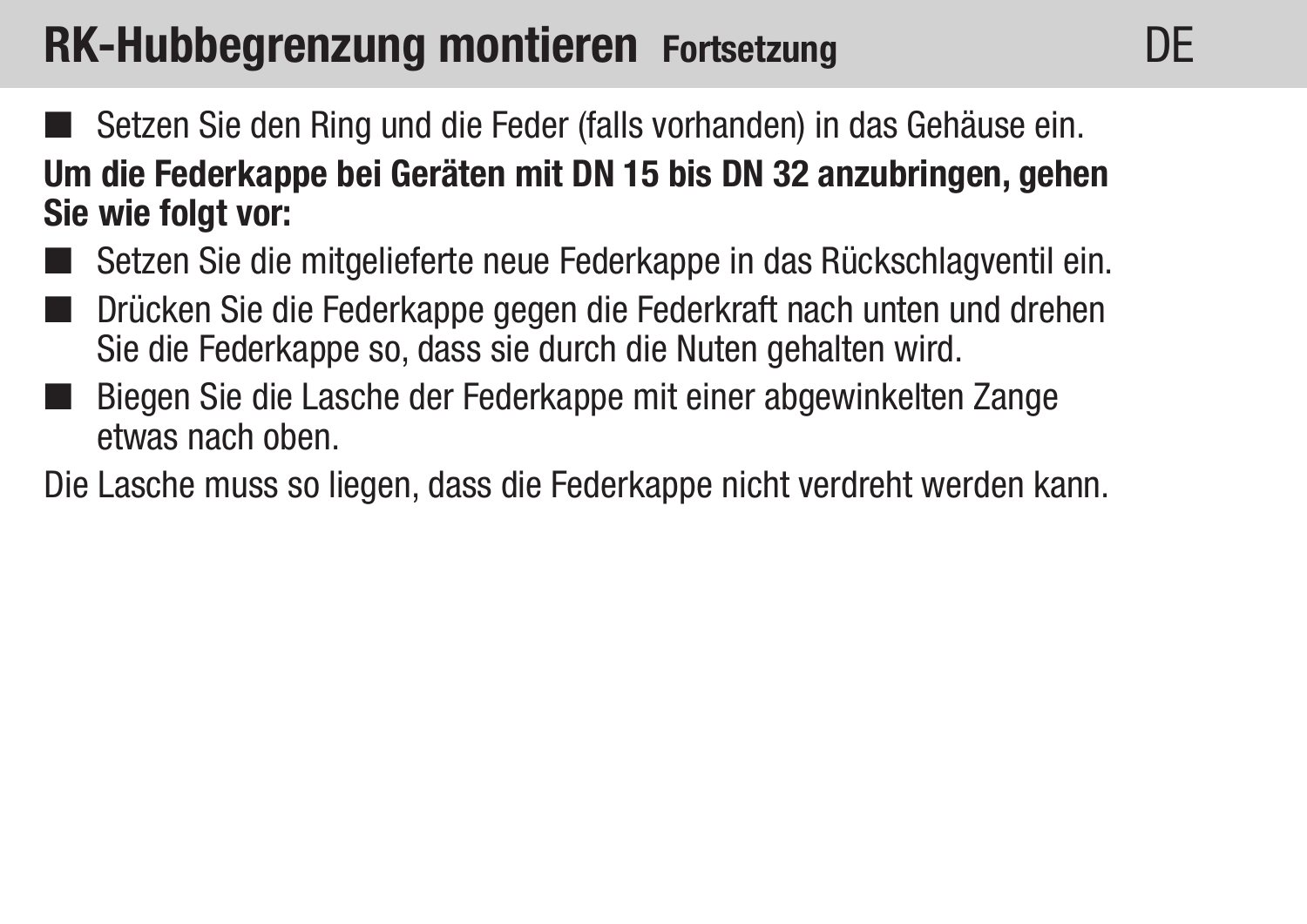### RK-Hubbegrenzung montieren Fortsetzung DE

Um die Federkappe bei Geräten mit DN 40 bis DN 100 zu entfernen, gehen Sie wie folgt vor:

- Drücken Sie die Federkappe (5) mit einer Sprengringzange zusammen (1.).
- Drehen Sie die Federkappe so, dass sie nicht mehr durch die Nuten (4) gehalten wird (2.).
- Heben Sie die Federkappe nach oben aus dem Gerät.

Die Federkappe ist nur zum einmaligen Einbau geeignet. Verwenden Sie daher bei der Umrüstung die mitgelieferte neue Federkappe.

Entsorgen Sie die ausgebaute alte Federkappe nach den am Einsatzort geltenden Bestimmungen.

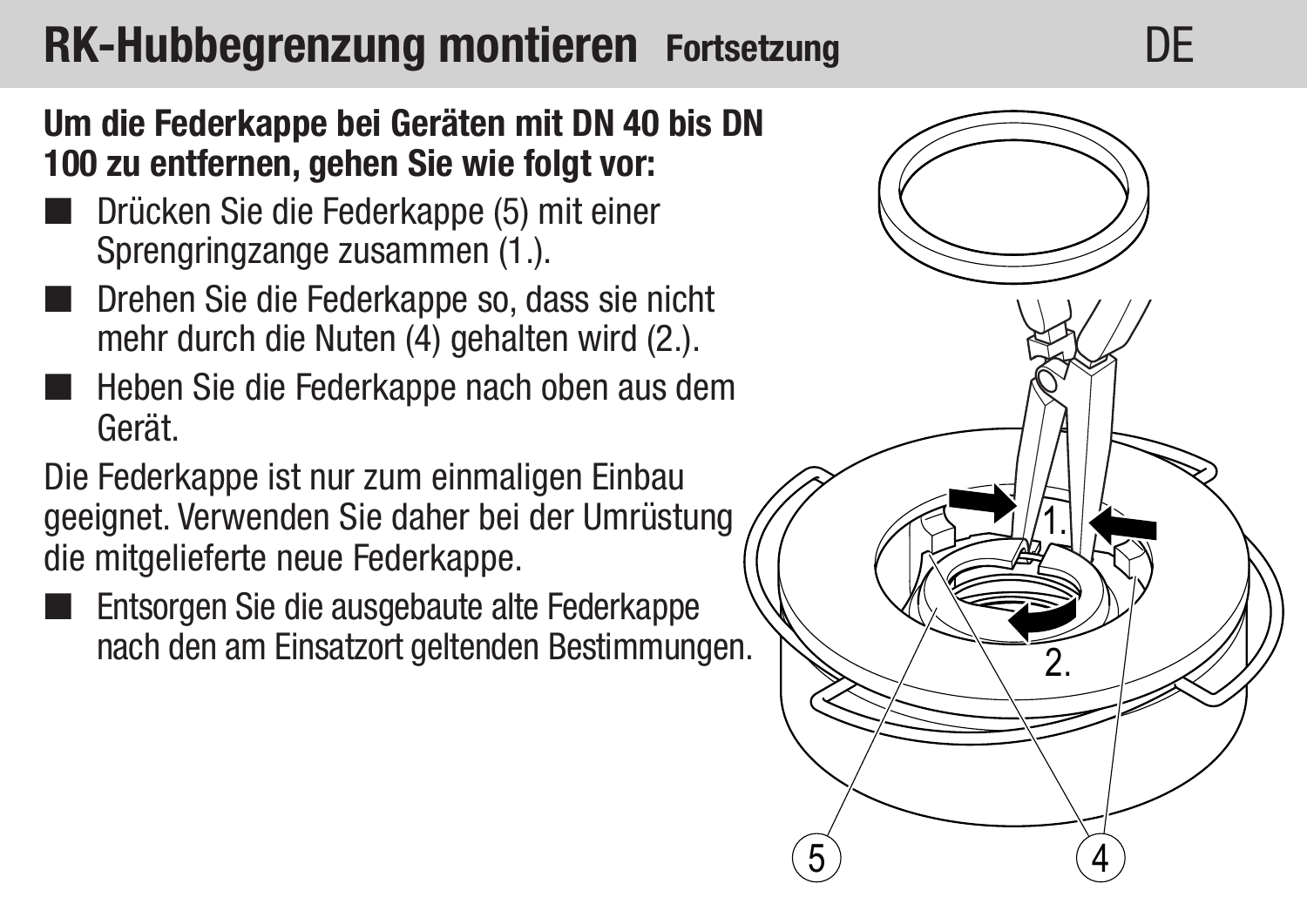### RK-Hubbegrenzung montieren Fortsetzung

Setzen Sie die den Ring und die Feder (falls vorhanden) in das Gehäuse ein.



## **Achtung**

Funktionsstörungen bei verbogener Federkappe.

■ Drücken Sie die Federkappe nur so weit zusammen, dass Sie diese sicher einbauen können.

Andernfalls kann die Spannung der Federkappe verlorengehen. Die Federkappe ist in diesem Fall nicht sicher befestigt und die Funktion des Geräts ist beeinträchtigt. Um die Federkappe bei Geräten mit DN 40 bis DN 100 anzubringen, gehen Sie wie folgt vor:

- Setzen Sie die mitgelieferte neue Federkappe in das Rückschlagventil ein.
- Drücken Sie die Federkappe mit einer Sprengringzange zusammen.
- Drücken Sie die Federkappe gegen die Federkraft nach unten und drehen Sie die Federkappe so, dass sie durch die Nuten gehalten wird.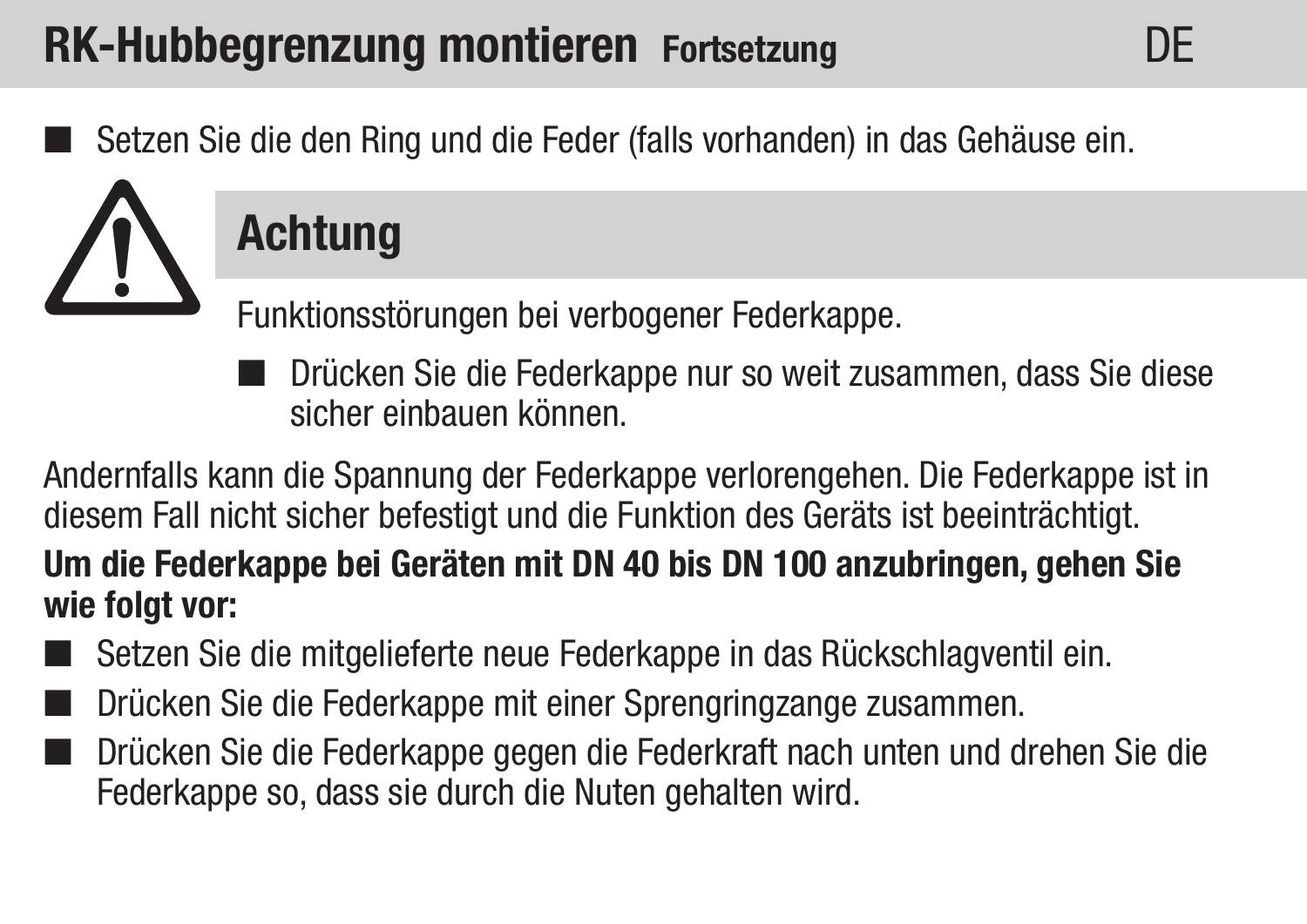Mit montierter RK-Hubbegrenzung ist der erforderliche Mindestvolumenstrom etwa 40 % geringer, als beim Standardgerät.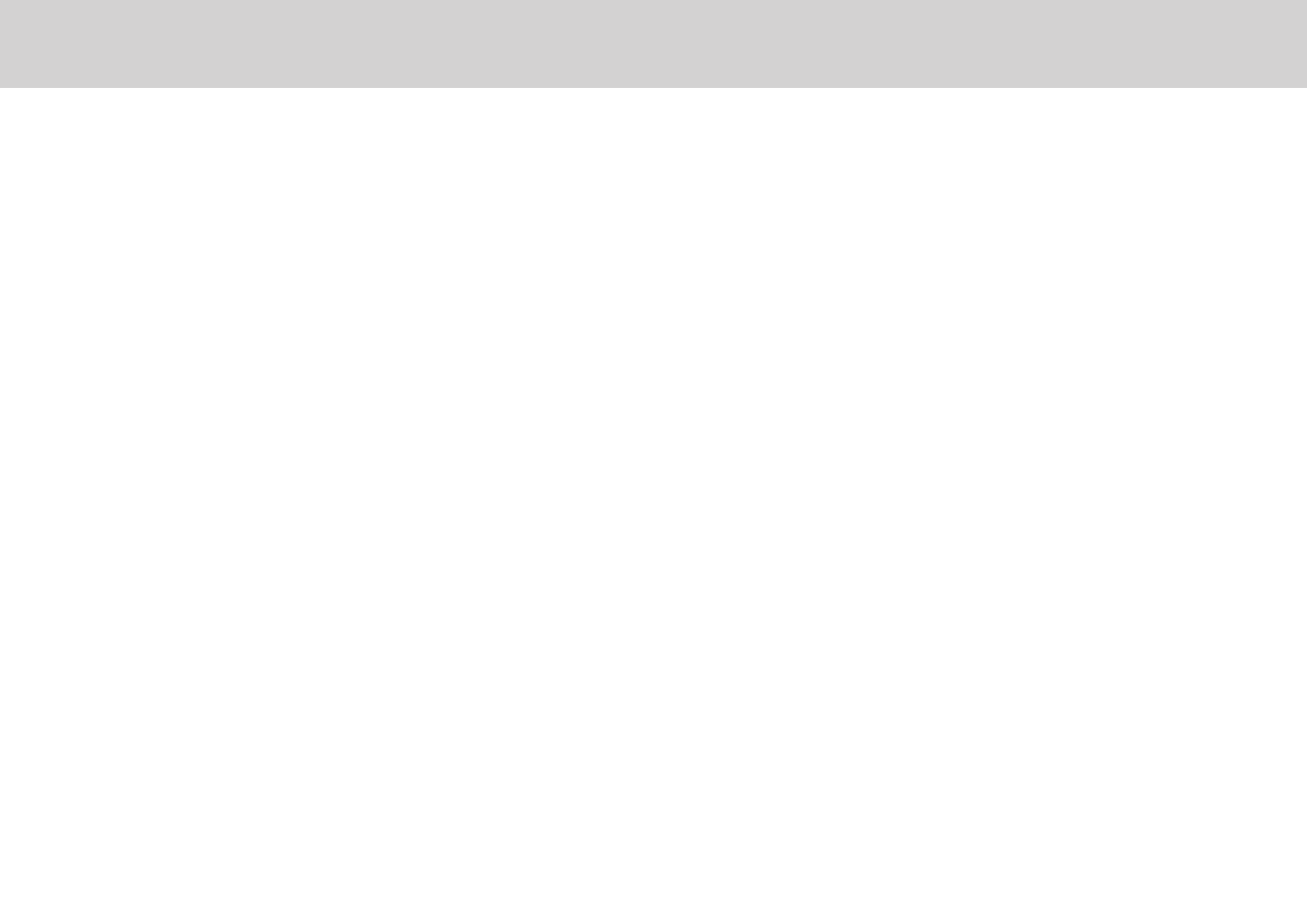This document supplements the user's manual that is supplied with the device. It is only applicable in conjunction with this user's manual.

Any person fitting or removing the RK stroke limiter or undertaking any other work on the device must have read and understood the content of the user's manual and this supplementary document.

Pay attention to and follow all instructions in the user's manual, particularly those relating to safety.

The RK stroke limiter is inserted between the valve disk and the spring cap of the following types of RK check valves:  $R$  RK 41 **R** RK 44 **R** RK 86 **R** RK 864

The RK stroke limiter is used exclusively to reduce the necessary minimum flow rate. Any other use of the RK stroke limiter shall be considered as improper use.

#### Scope of delivery

The complete RK stroke limiter consists of the following parts:

- Ring for stroke limitation (material: 1.4571)
- Spring cap (material: 1.4571)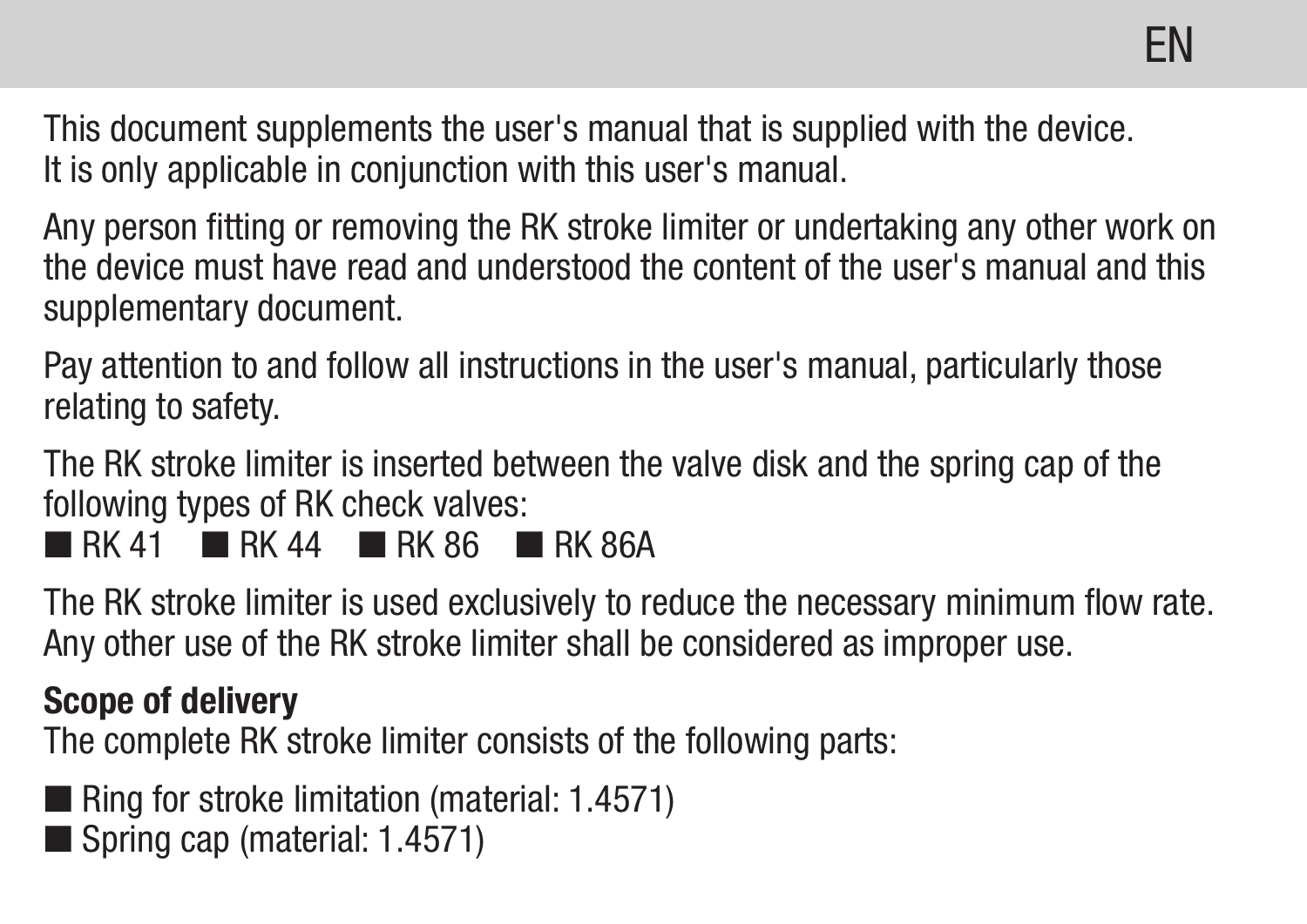### **Fitting the RK stroke limiter ENERGY CONSUMER STATE**



# **Warning**

Risk of eye injuries from springs under tension.

- Wear eye protection when fitting and removing the stroke limiter.
	- Only install or remove the stroke limiter following the procedure described below.



## Caution

Risk of cuts from sharp edges of components.

 Wear sturdy protective gloves during all work on device components.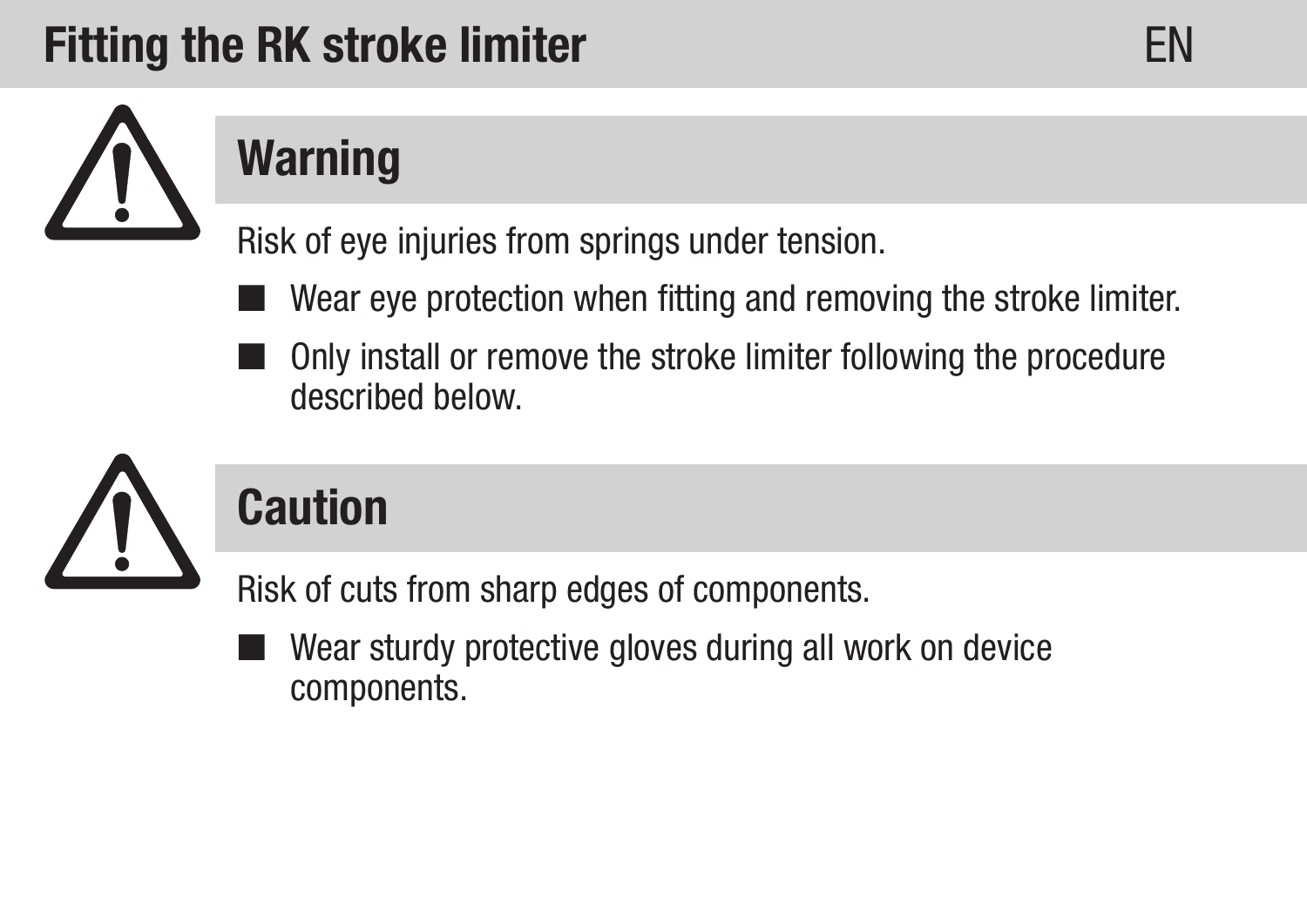### **Fitting the RK stroke limiter** Continued **EN**

#### To remove the spring cap of devices with DN 15 to DN 32, proceed as follows:

Using angled pliers, bend the tab (1) of the spring cap (3) down slightly (1.).

The tab must be level with the edge of the spring cap.

- Rotate the spring cap so that it is no longer held by the grooves (2) (2.).
- **Lift the spring cap upwards and** out of the device.

The spring cap cannot be reused. Therefore, use the supplied new spring cap for retrofitting.

Dispose of the old, removed spring cap in accordance with local regulations.

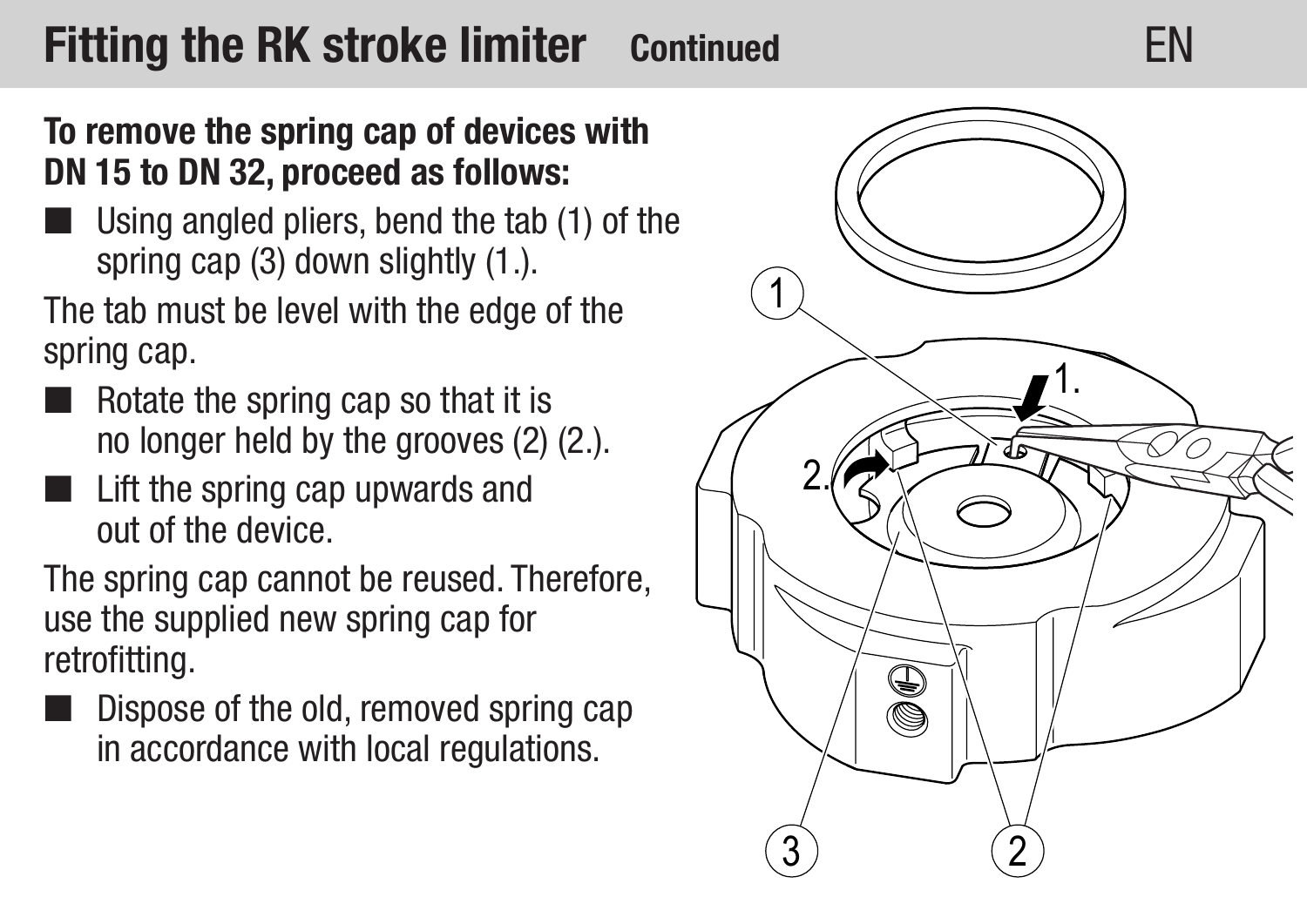### **Fitting the RK stroke limiter** Continued **EN**

 $\blacksquare$  Insert the ring and the spring (if present) in the housing.

To mount the spring cap of devices with DN 15 to DN 32, proceed as follows:

- $\blacksquare$  Insert the supplied new spring cap in the check valve.
- **Press the spring cap down against the spring resistance, and rotate it so** that it is held by the grooves.
- Using angled pliers, bend the tab of the spring cap up slightly.

The tab must be positioned such that the spring cap cannot be rotated.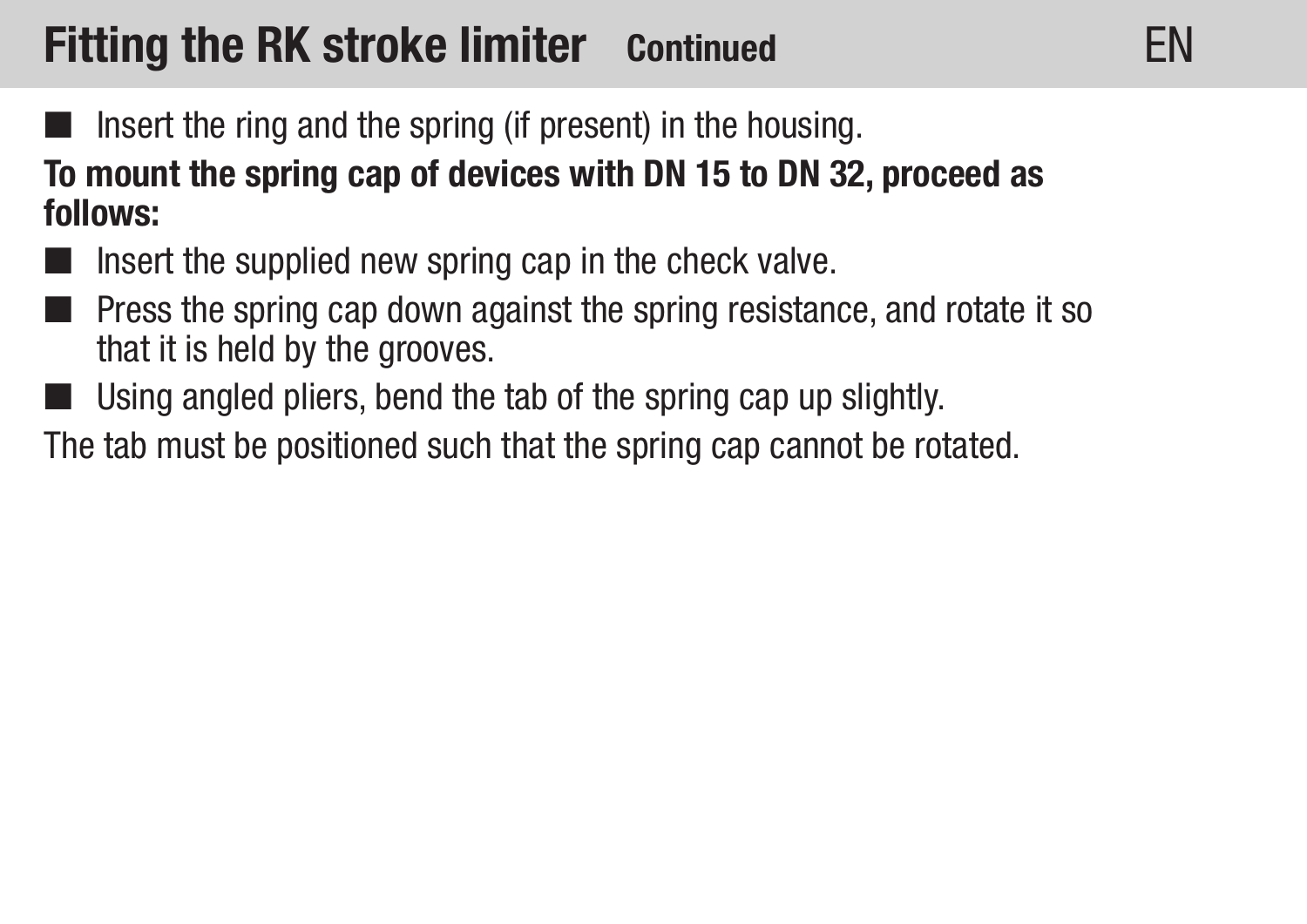### **Fitting the RK stroke limiter** Continued **EN**



#### To remove the spring cap of devices with DN 40 to DN 100, proceed as follows:

- Using snap ring pliers, squeeze the spring cap (5) together (1.).
- Rotate the spring cap so that it is no longer held by the grooves (4) (2.).
- Lift the spring cap upwards and out of the device.

The spring cap cannot be reused. Therefore, use the supplied new spring cap for retrofitting.

 Dispose of the old, removed spring cap in accordance with local regulations.

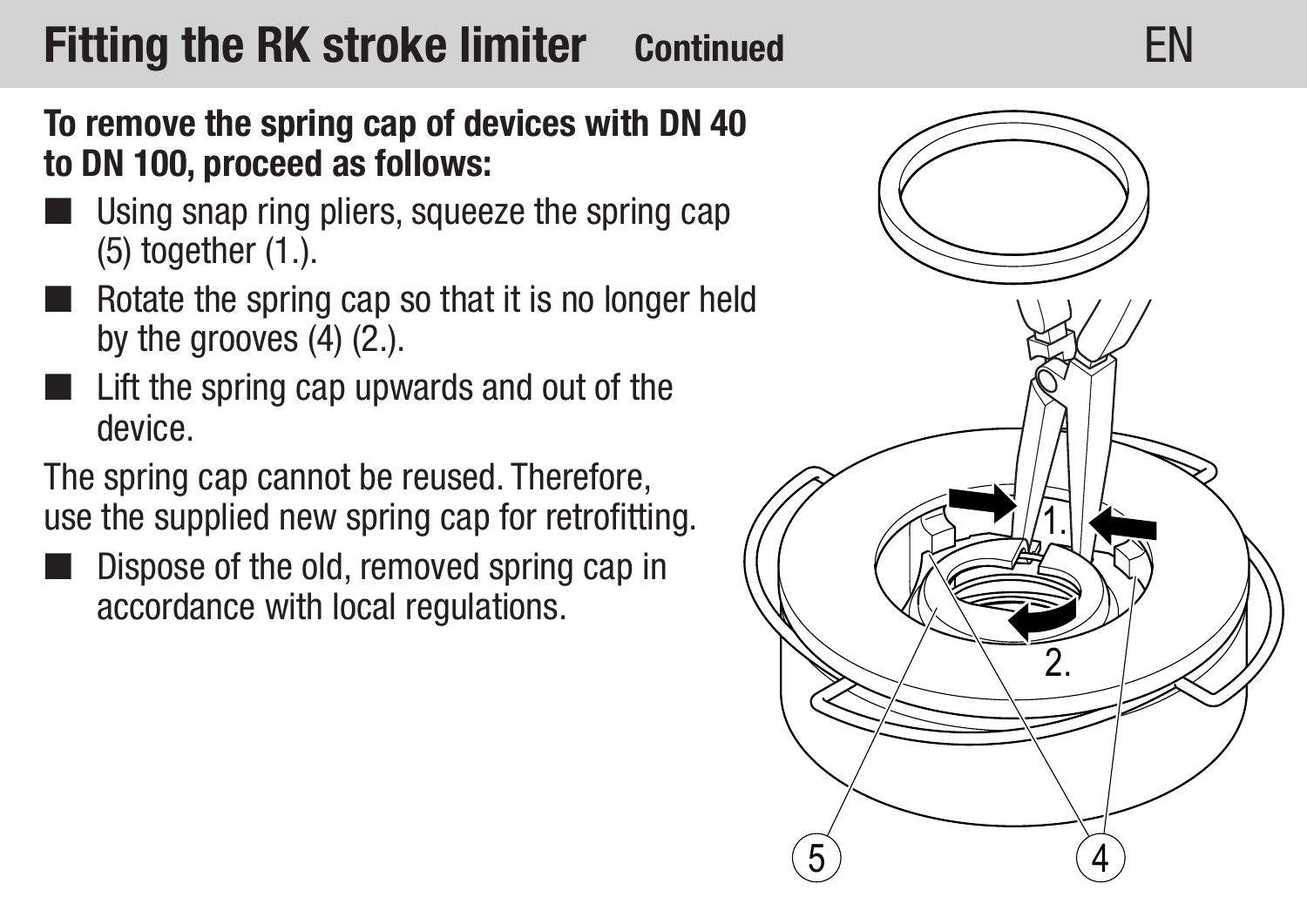Insert the ring and the spring (if present) in the housing.



## Important

A bent spring cap leads to malfunctions.

 Only squeeze the spring cap as much necessary in order to install it securely.

Otherwise, the spring cap may lose its tension. In this case, the spring cap is no longer securely fastened, and the device will not function correctly.

### To mount the spring cap of devices with DN 40 to DN 100, proceed as follows:

- Insert the supplied new spring cap in the check valve.
- Using snap ring pliers, squeeze the spring cap together.
- Press the spring cap down against the spring resistance, and rotate it so that it is held by the grooves.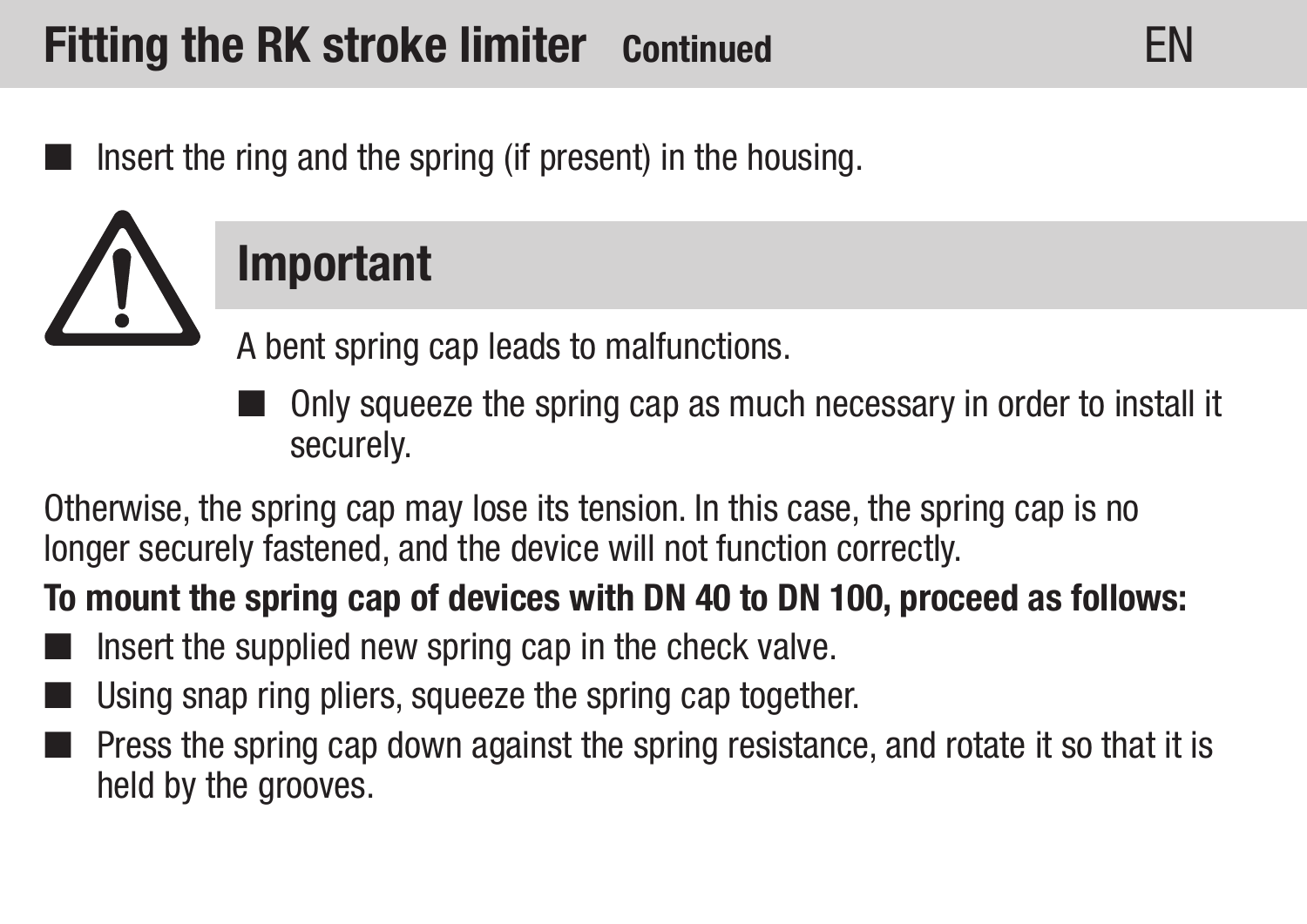EN

With the RK stroke limiter fitted, the necessary minimum flow rate is approximately 40 % lower than in the standard device.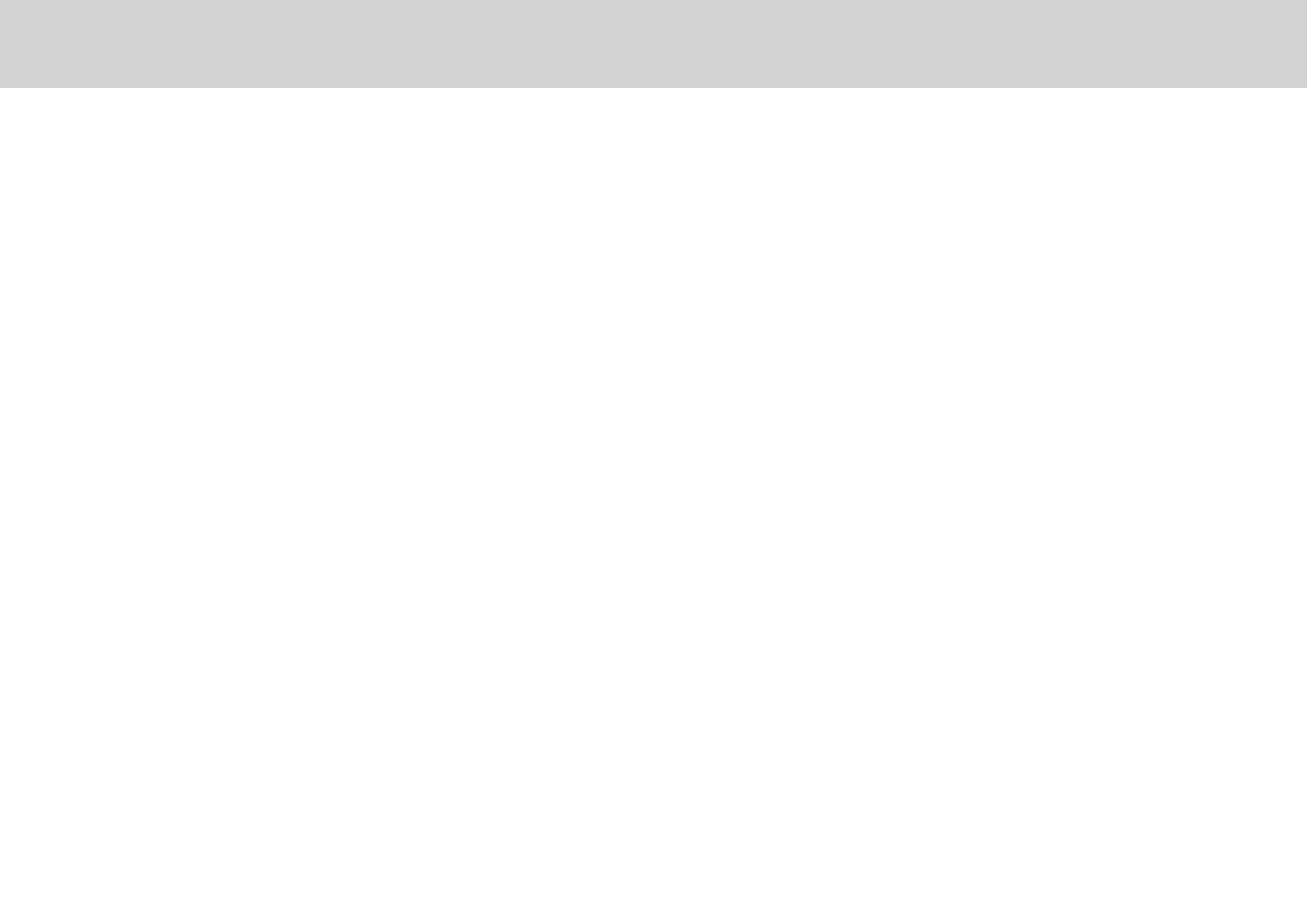Ce document complète les instructions de montage et de mise en service fournies avec l'appareil. Il peut être utilisé uniquement en association avec les instructions de montage et de mise en service.

Toute personne effectuant le montage, le démontage du limiteur de course RK ou d'autres opérations sur l'appareil doit connaître et comprendre le contenu de ces instructions et du complément.

Notez et respectez toutes les consignes figurant dans les instructions de montage et de mise en service, notamment les consignes de sécurité.

Le limiteur de course RK est installé entre la plaque porte-vanne et le capuchon à ressort des clapets de retenue RK des types suivants :

 $R$  RK 41 **R** RK 44 **R** RK 86 **R** RK 864

Le limiteur de course RK sert à réduire le débit volumétrique minimal nécessaire. Toute autre utilisation du limiteur de course RK est considérée non conforme.

#### Fourniture

Le limiteur de course RK complet comprend les pièces suivantes :

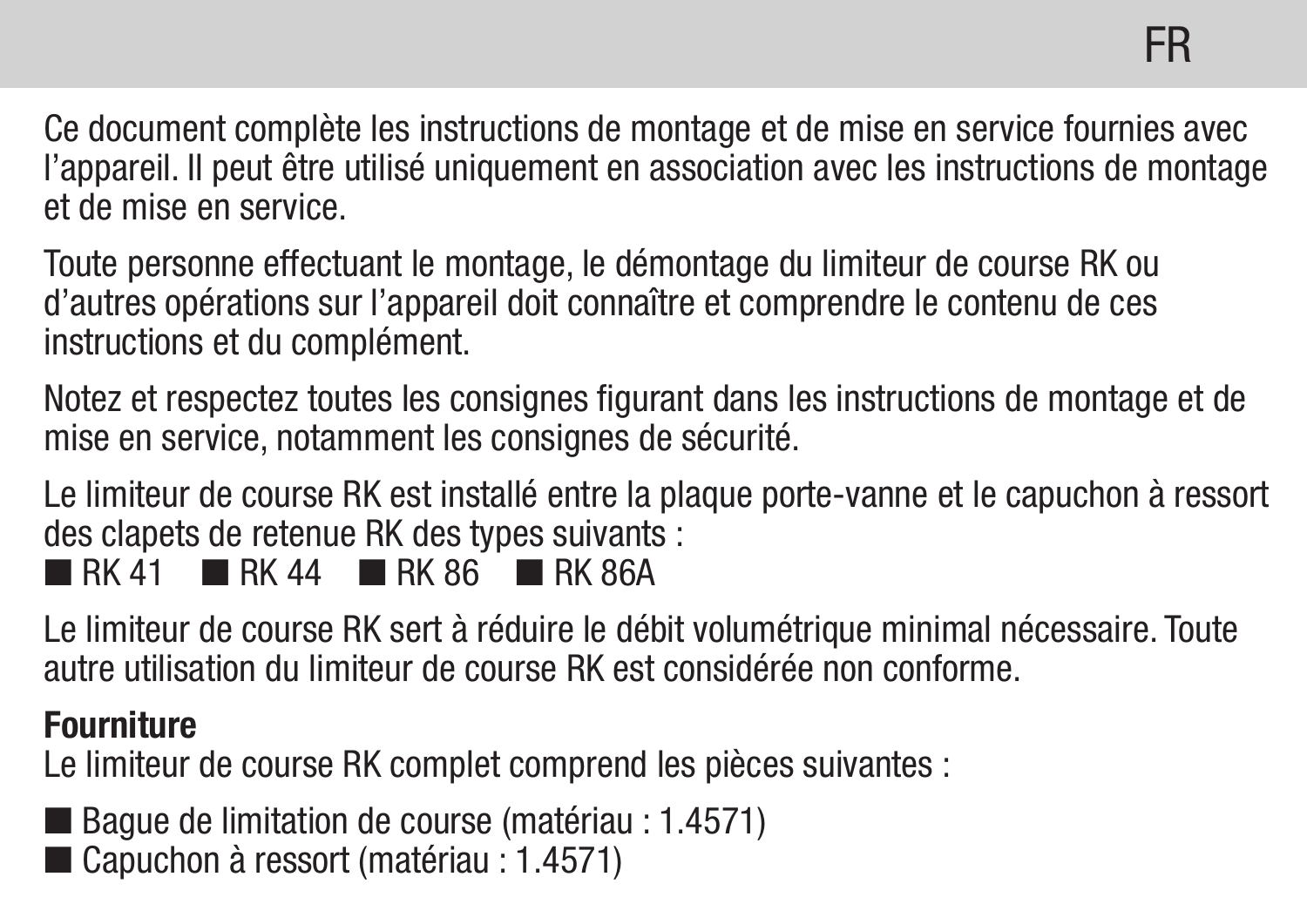## Montage du limiteur de course RK FR



## Mise en garde

Lésions oculaires dues au ressort sous tension.

- Porter une protection oculaire lors du montage et du démontage du limiteur de course.
- Effectuer le montage et le démontage du limiteur de course uniquement de la manière décrite dans le paragraphe suivant.



### **Attention**

Les composants aux arêtes vives peuvent causer des coupures.

 Porter des gants de protection solides pour tous les travaux sur les composants de l'appareil.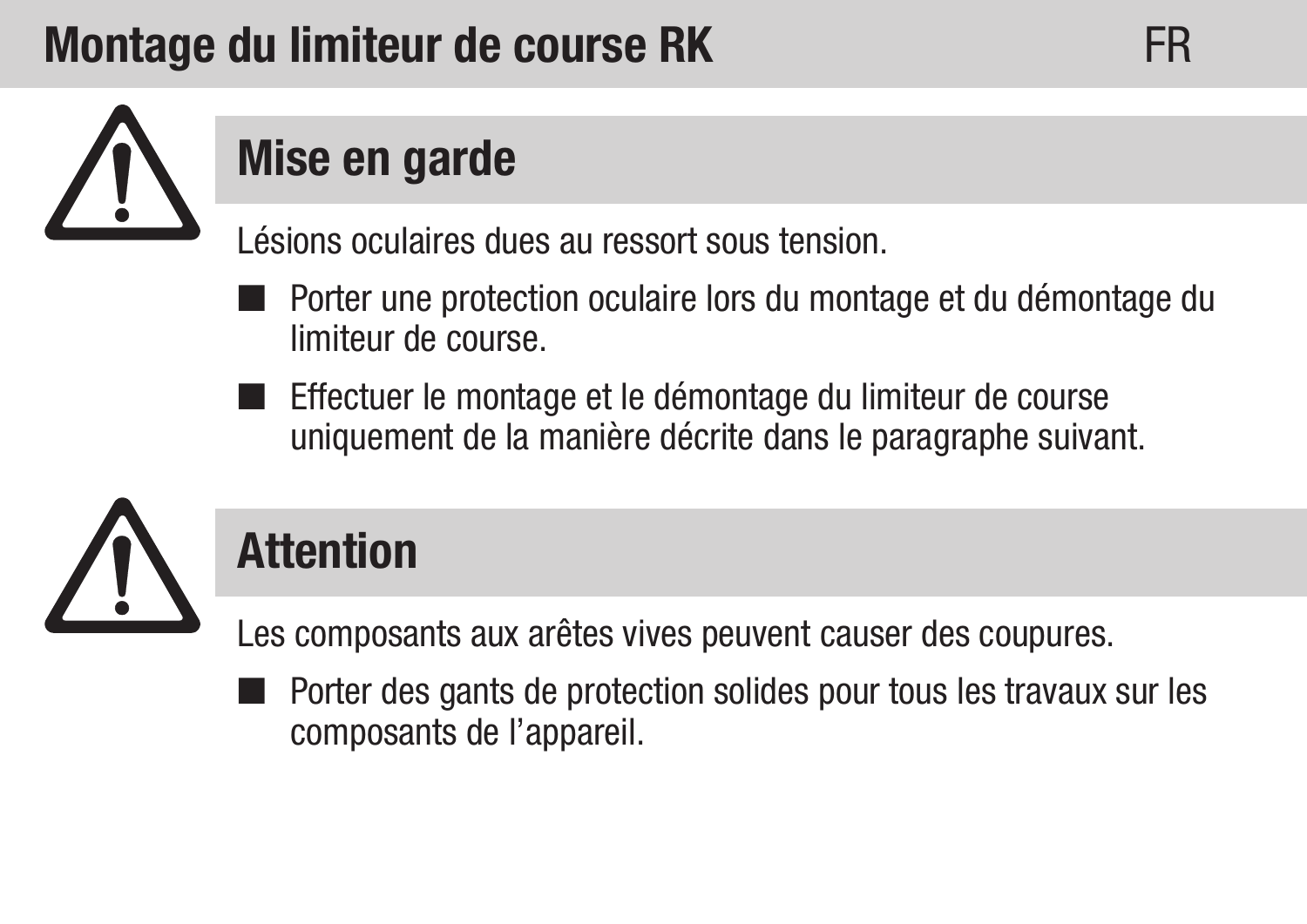### Montage du limiteur de course RK suite **FR**

#### Pour retirer le capuchon à ressort des appareils de DN 15 à DN 32, procéder comme suit :

Plier la languette (1) du capuchon à ressort (3) un peu vers le bas à l'aide d'une pince coudée (1.).

La languette doit être au même niveau que le bord du capuchon à ressort.

- Tourner le capuchon à ressort de sorte qu'il ne soit plus retenu par les rainures (2) (2.).
- Sortir le capuchon à ressort de l'appareil par le haut.

Le capuchon à ressort ne peut être utilisé qu'une seule fois. Par conséquent, lors d'une transformation, veuillez utiliser le capuchon à ressort neuf fourni.

 Éliminer l'ancien capuchon à ressort démonté en respectant les dispositions en vigueur sur le lieu d'installation.

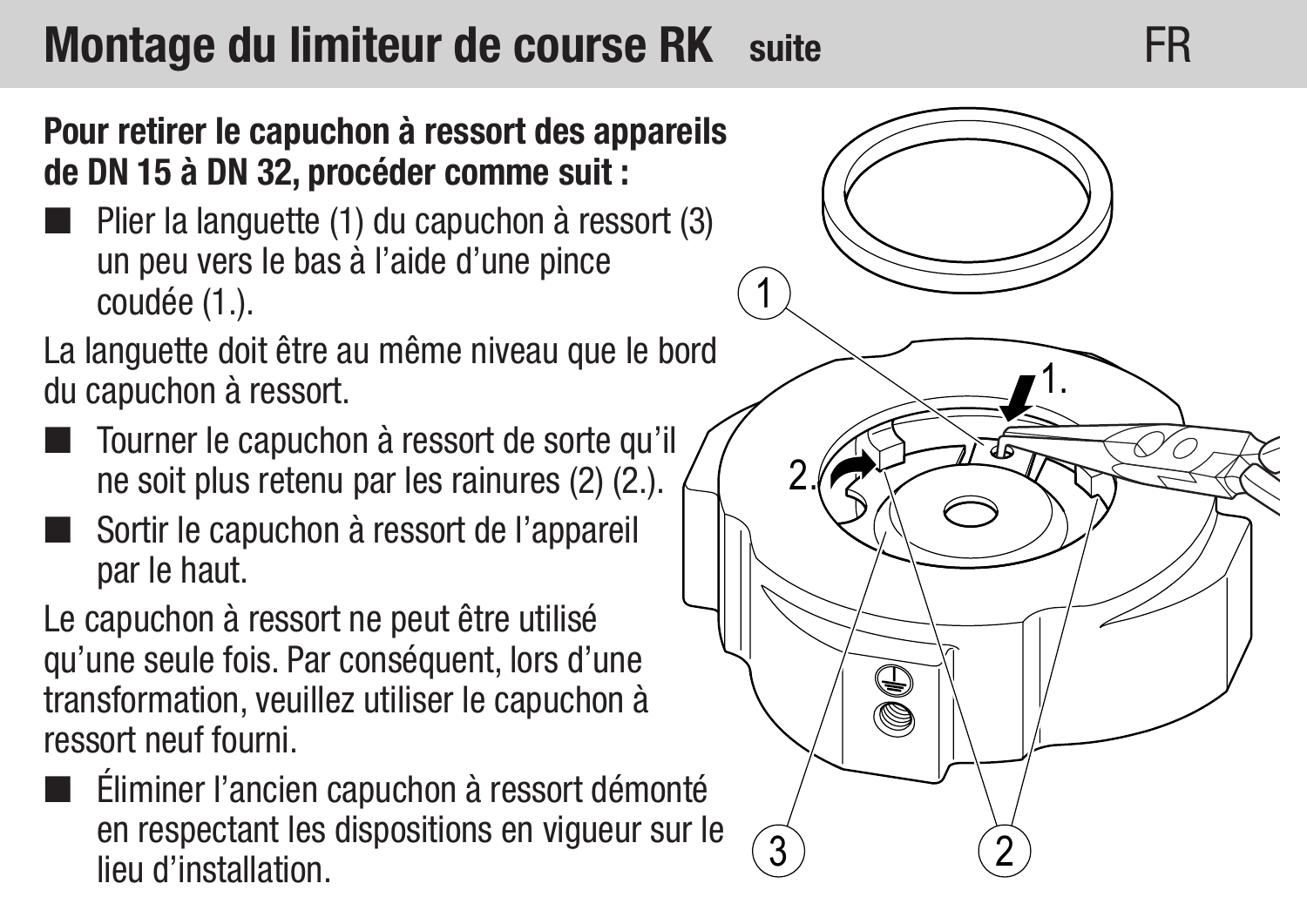### Montage du limiteur de course RK suite

Placer la bague et le ressort (si disponible) dans le corps.

Pour installer le capuchon à ressort des appareils de DN 15 à DN 32, procéder comme suit :

- Installer le capuchon à ressort neuf fourni dans le clapet de retenue.
- Enfoncer le capuchon en comprimant le ressort et tourner le capuchon de sorte qu'il soit retenu par les rainures.
- Plier la languette du capuchon à ressort un peu vers le haut à l'aide d'une pince coudée.

La languette doit être disposée de sorte que le capuchon à ressort ne puisse être tourné.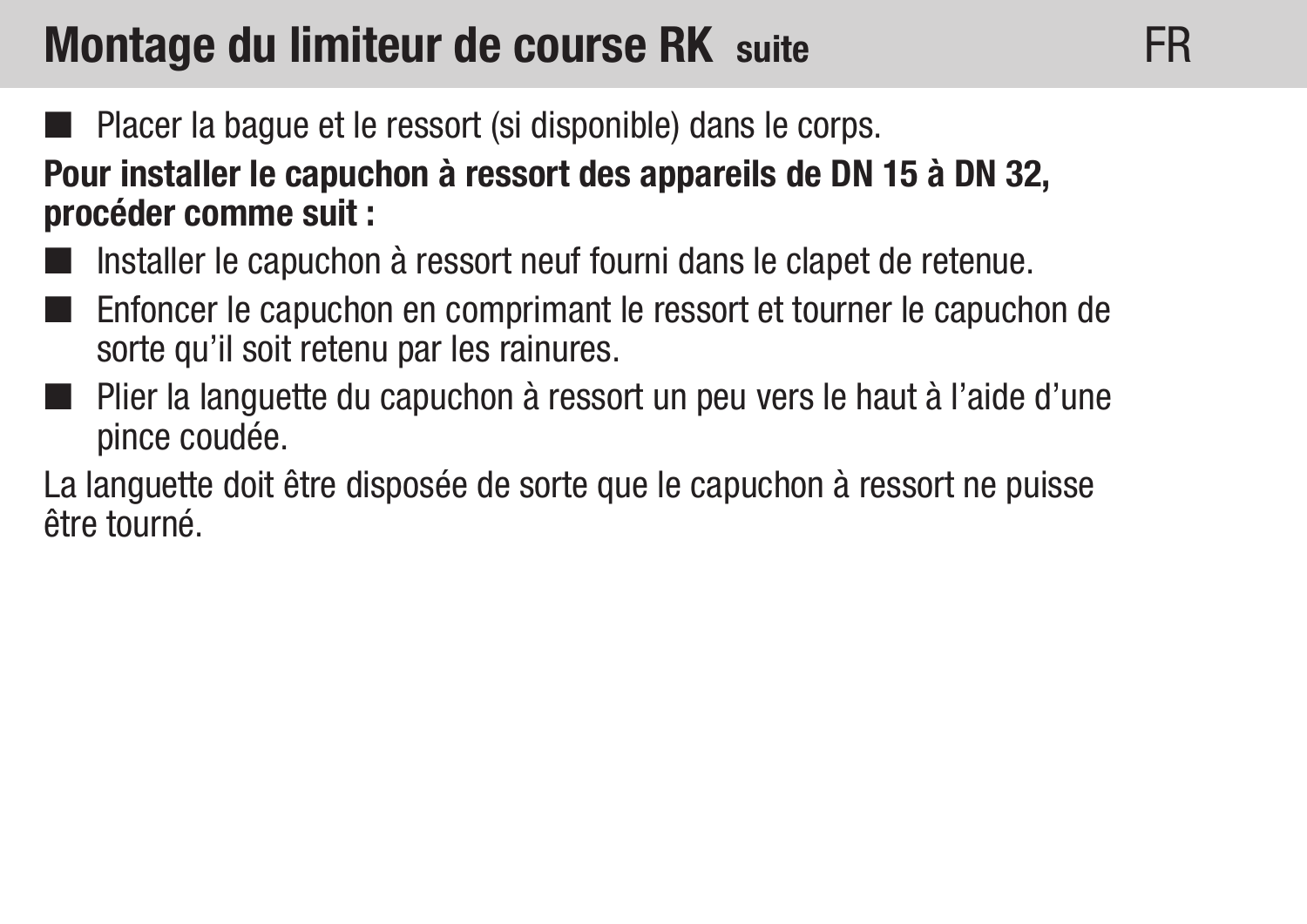### Montage du limiteur de course RK suite FR

Pour retirer le capuchon à ressort des appareils de DN 40 à DN 100, procéder comme suit :

- Comprimer le capuchon à ressort (5) à l'aide d'une pince pour circlips (1.).
- Tourner le capuchon à ressort de sorte qu'il ne soit plus retenu par les rainures (4) (2.).
- Sortir le capuchon à ressort de l'appareil par le haut.

Le capuchon à ressort ne peut être utilisé qu'une seule fois. Par conséquent, lors d'une transformation, veuillez utiliser le capuchon à ressort neuf fourni.

 Éliminer l'ancien capuchon à ressort démonté en respectant les dispositions en vigueur sur le lieu d'installation.

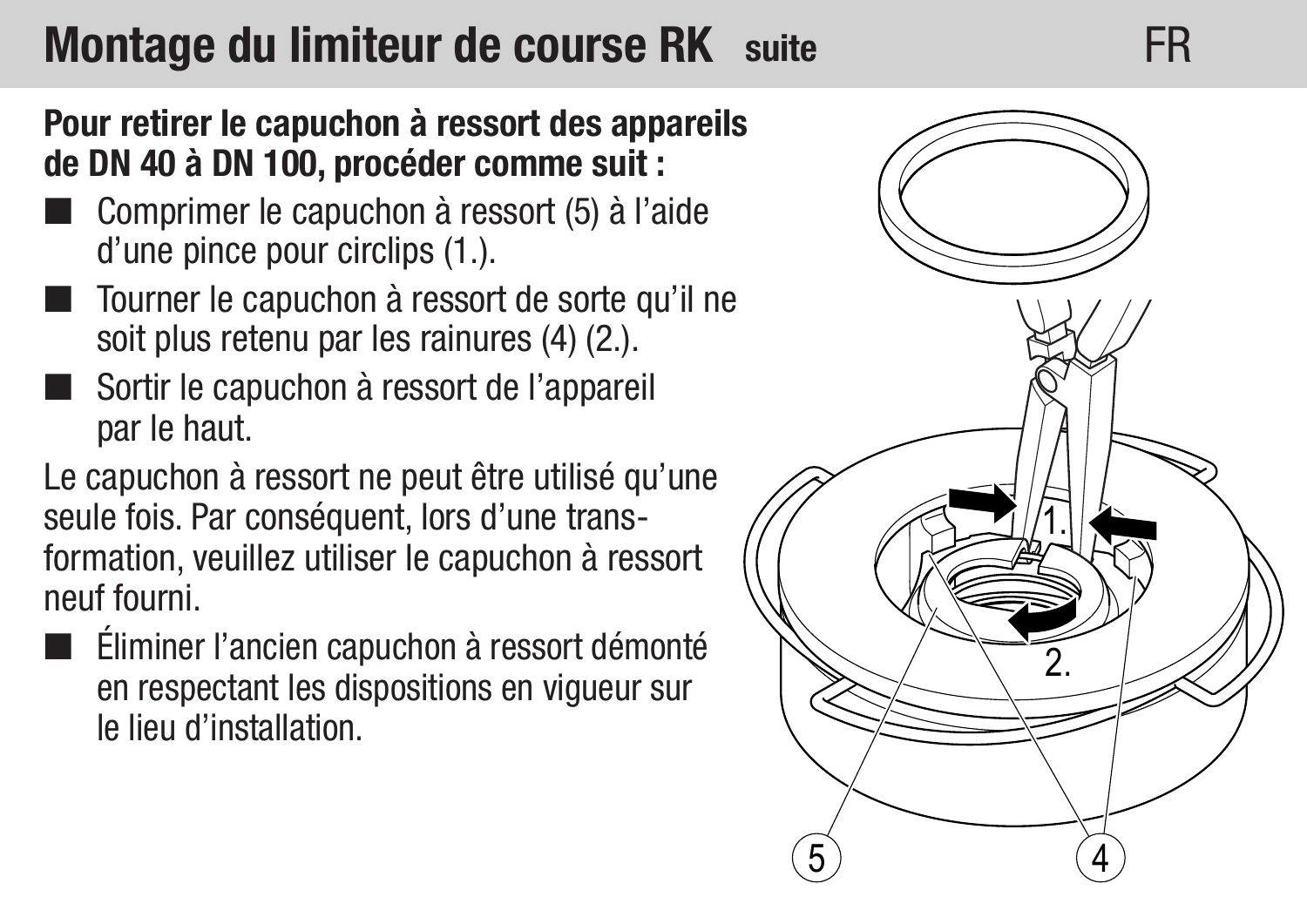### Montage du limiteur de course RK suite

Placer la bague et le ressort (si disponible) dans le corps.

## **Attention**

Dysfonctionnements en cas de capuchon à ressort tordu.

■ Limiter le degré de compression du capuchon à ressort à ce qui est nécessaire pour permettre son montage sûr.

FR

Dans le cas contraire, le capuchon à ressort risque de ne plus être sous tension. Dans ce cas, le capuchon à ressort n'est plus fixé de manière sûre et le fonctionnement de l'appareil est compromis.

#### Pour installer le capuchon à ressort des appareils de DN 40 à DN 100, procéder comme suit :

- Installer le capuchon à ressort neuf fourni dans le clapet de retenue.
- Comprimer le capuchon à ressort à l'aide d'une pince pour circlips.
- Enfoncer le capuchon en comprimant le ressort et tourner le capuchon de sorte qu'il soit retenu par les rainures.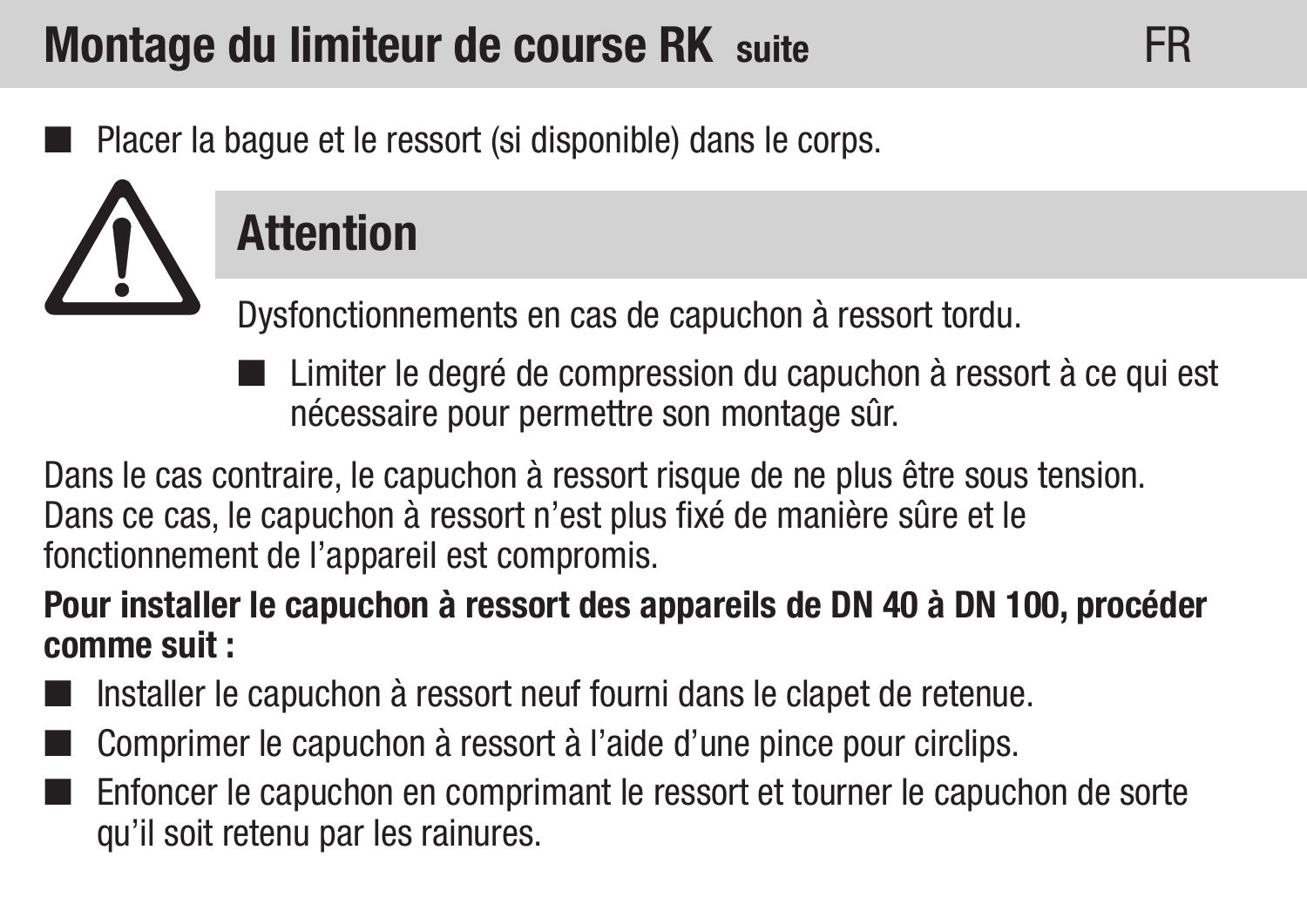### Données techniques

FR

Lorsque le limiteur de course RK est monté, le débit volumétrique nécessaire est d'environ 40 % inférieur par rapport à celui de l'appareil standard.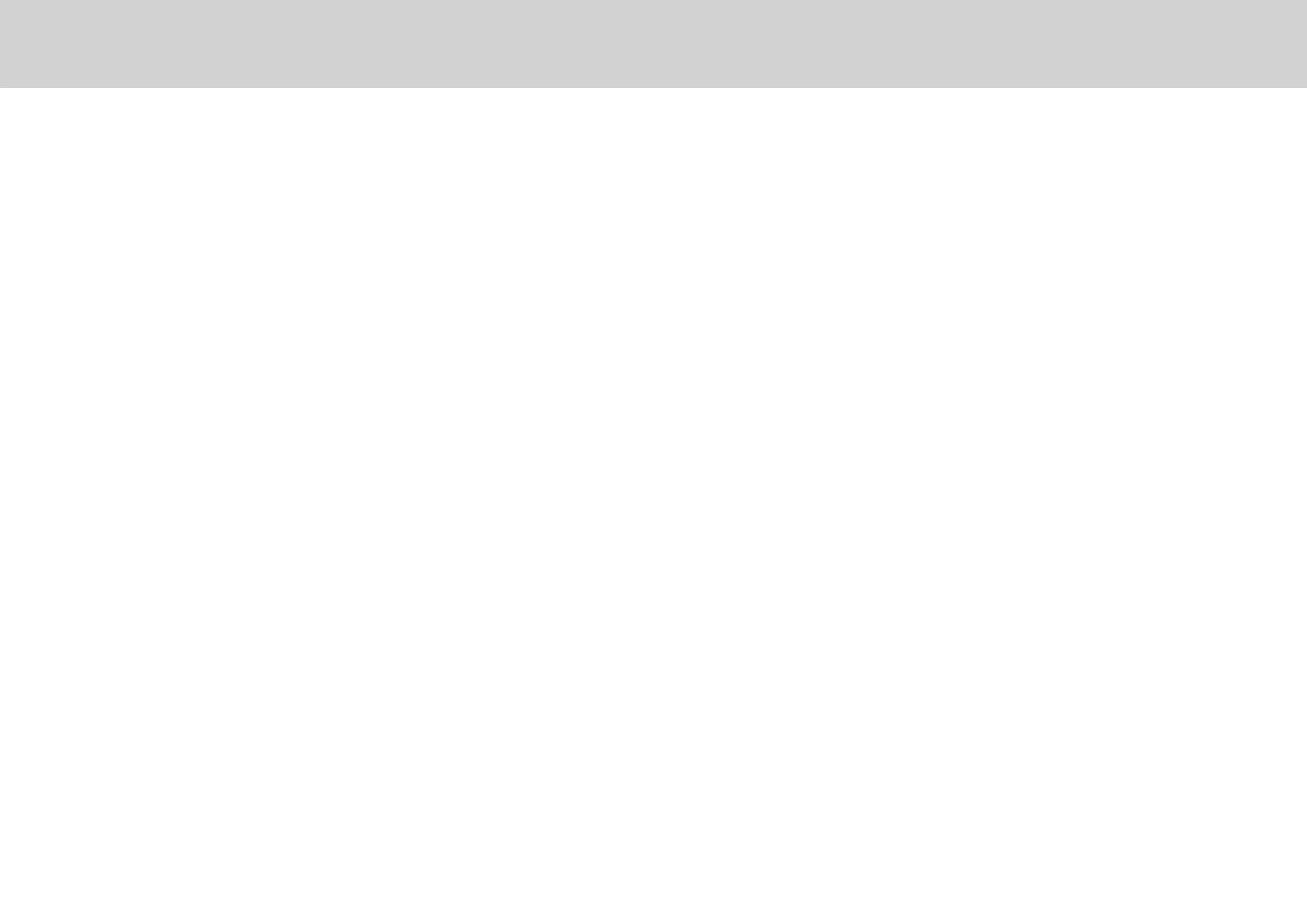Este documento es un complemento para el manual de instrucciones suministrado con el dispositivo. El documento solamente es válido en combinación con el manual de instrucciones.

Cada una de las personas que monte, retire el limitador de carrera RK, o realice cualquier otra actividad en el dispositivo, debe conocer y comprender el contenido del manual de instrucciones y de este complemento.

Observe y siga todas las indicaciones del manual de instrucciones, en especial las indicaciones relativas a la seguridad.

El limitador de carrera RK se coloca entre la placa de válvula y el casquillo de resorte de las válvulas de retención RK de los siguientes tipos:  $R$  RK 41 **R** RK 44 **R** RK 86 **R** RK 86A

El limitador de carrera RK únicamente sirve para reducir el caudal mínimo necesario. Cualquier otro uso del limitador de carrera RK se considera inapropiado.

#### Volumen de suministro

El limitador de carrera RK completo se compone de las siguientes partes:

Anillo para la limitación de carrera (material: 1.4571) Casquillo del resorte (material: 1.4571)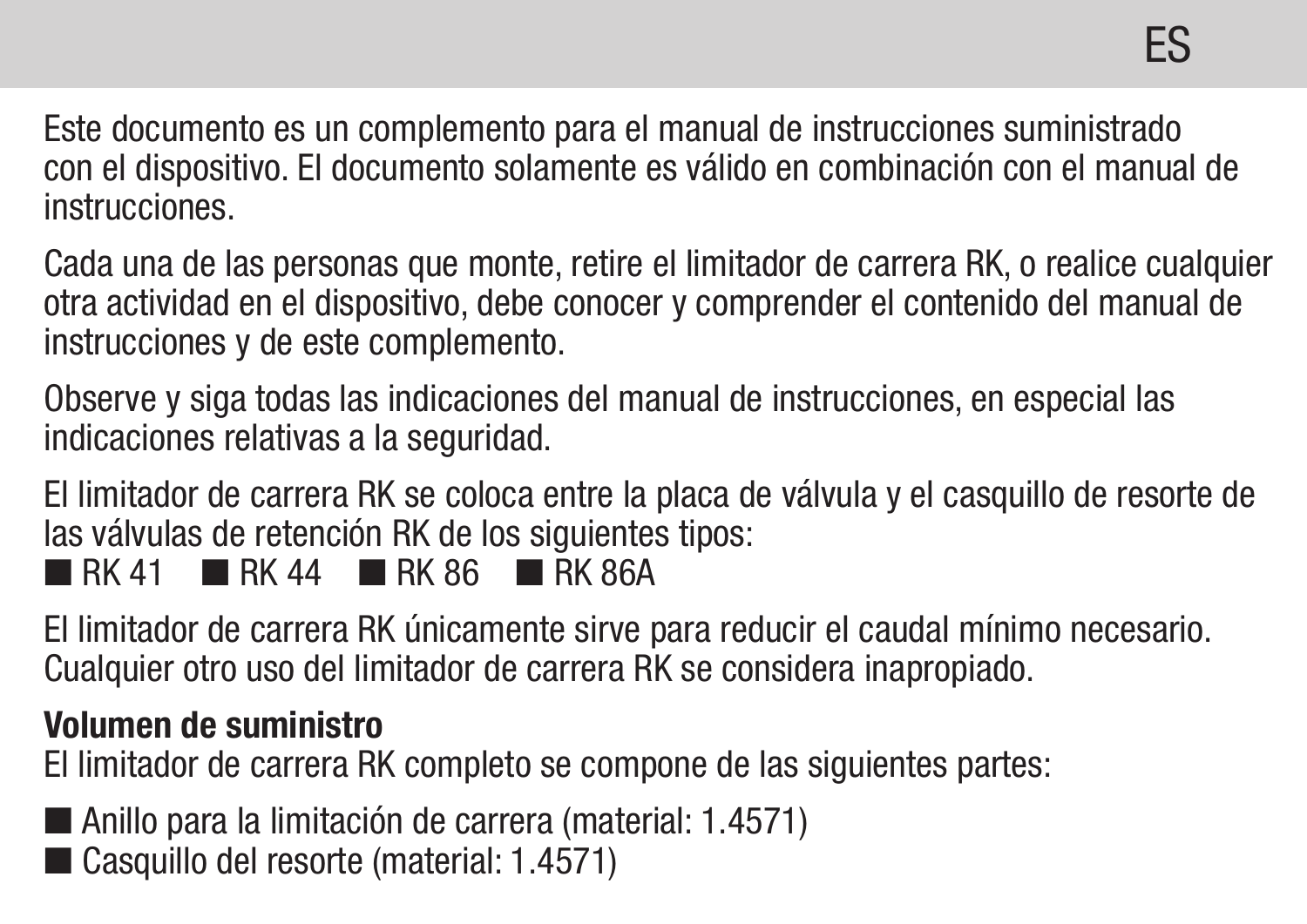## Montar el limitador de resorte RK ES



## Advertencia

Se pueden producir lesiones en los ojos por resortes bajo tensión.

- Durante el montaje y el desmontaje del limitador de carrera se deben llevar puestas gafas de protección.
- Únicamente lleve a cabo el montaje y el desmontaje del limitador de carrera de la forma descrita en el siguiente apartado.



## Precaución

En los cantos y los componentes afilados existe el peligro de lesiones por cortes.

 Durante los trabajos en componentes del dispositivo lleve puestos guantes de protección.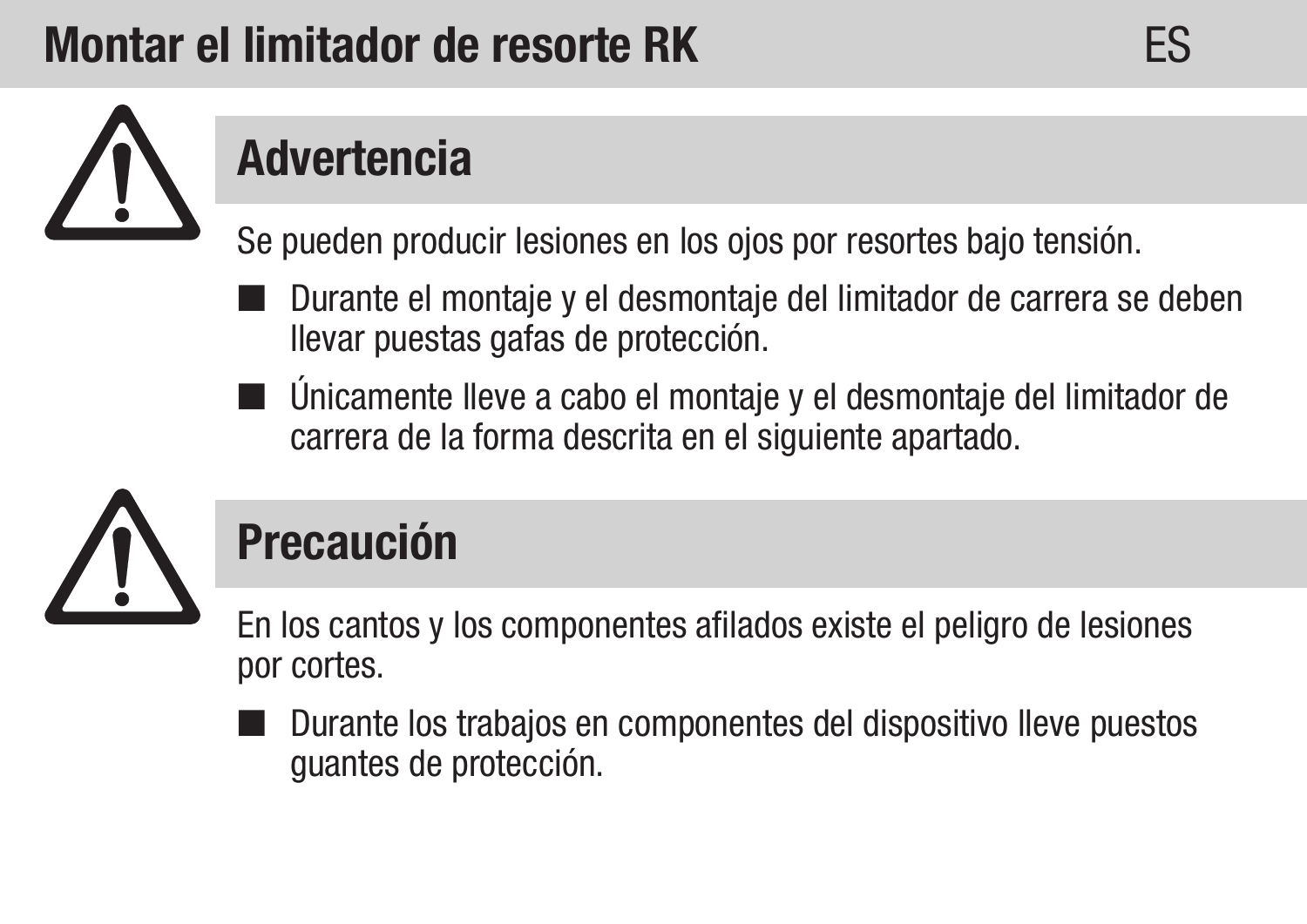### Montar el limitador de resorte RK Continuación ES



Para retirar es casquillo de resorte de los dispositivos con DN 15 a DN 32 proceda de la siguiente manera:

 Doble un poco la tira (1) del casquillo del resorte (3) con unos alicates acodados hacia abajo (1.).

La tira debe quedar plana en el borde del casquillo del resorte.

- Gire el casquillo del resorte de forma que ya no se sujete (2.) en las ranuras (2).
- Levante el casquillo del resorte hacia arriba y extráigalo fuera del dispositivo. El casquillo del resorte solamente es apropiado para un único montaje. Por ese motivo, para la modificación, utilice el nuevo casquillo de resorte suministrado.
- Elimine el casquillo de resorte desmontado según las normas aplicables en el lugar de montaje.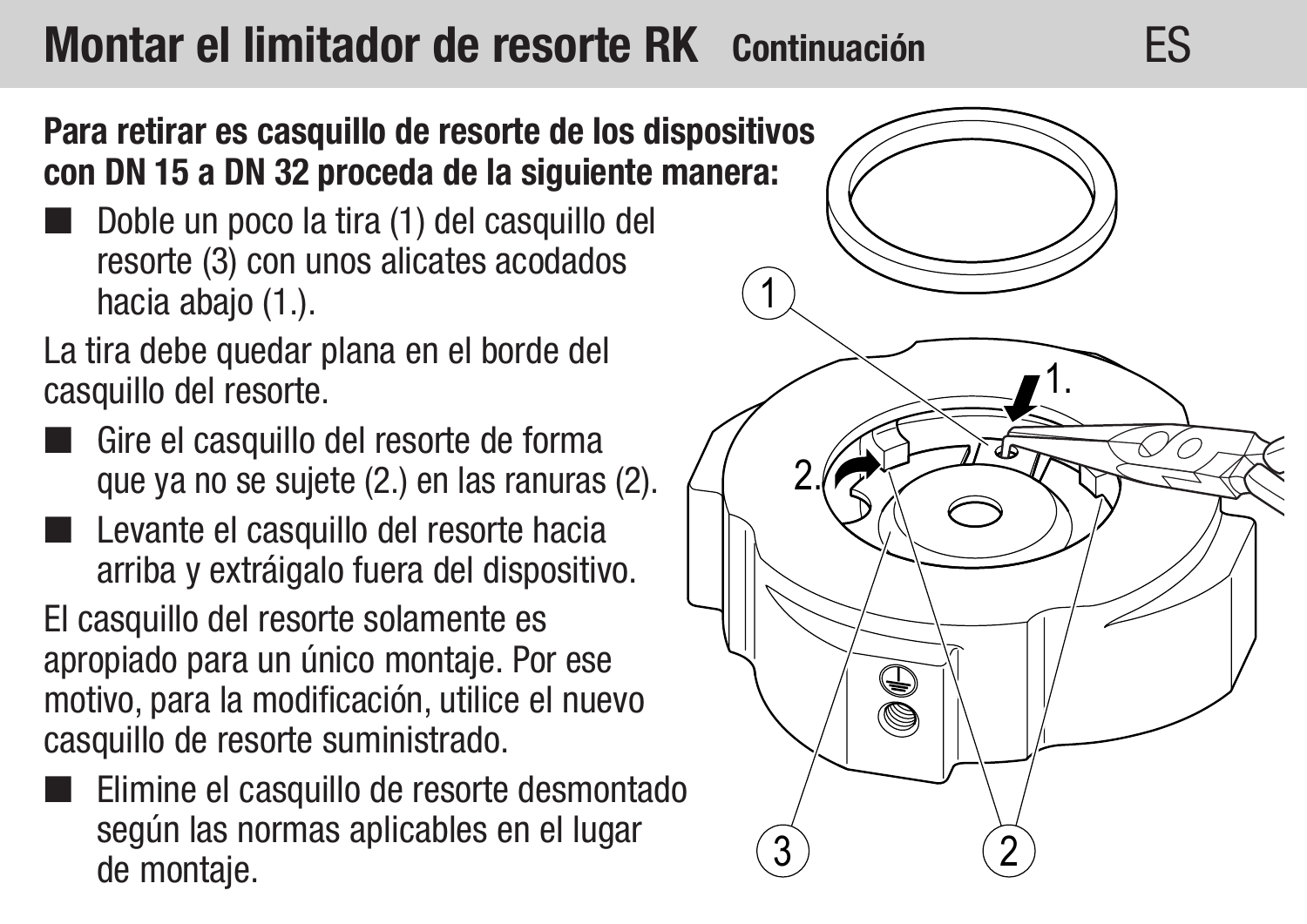### Montar el limitador de resorte RK Continuación

- Coloque el anillo y el resorte (si está disponible) en la carcasa. Para colocar el casquillo de resorte de los dispositivos con DN 15 a DN 32 proceda de la siguiente manera:
- Coloque el nuevo casquillo de resorte suministrado en la válvula de retención.
- Presione hacia abajo el casquillo del resorte contra la fuerza del resorte y gire el casquillo del resorte, de forma que quede sujeta contra las ranuras.
- Doble un poco la tira del casquillo del resorte con una tenaza acodada hacia abajo.
- La tira debe ajustarse de forma que el casquillo del resorte no se pueda girar.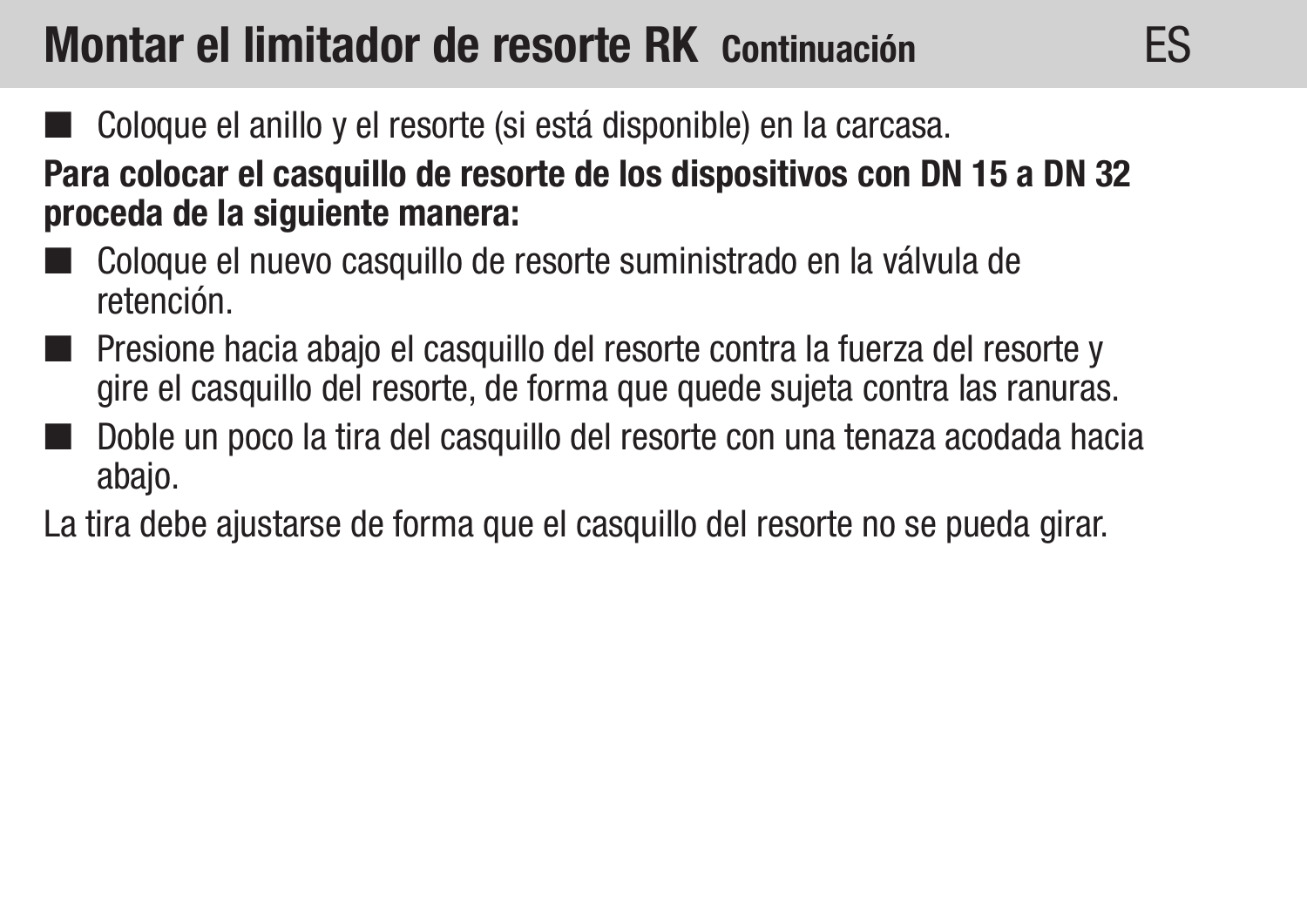### Montar el limitador de resorte RK Continuación ES

Para retirar es casquillo de resorte de los dispositivos con DN 40 a DN 100 proceda de la siguiente manera:

- Comprima haciendo presión el casquillo del resorte (5) con unos alicates para anillos Seeger (1.).
- Gire el casquillo del resorte de forma que ya no quede sujeto (2.) en las ranuras (4).
- Levante el casquillo del resorte hacia arriba y extráigalo fuera del dispositivo.

El casquillo del resorte solamente es apropiado para un único montaje. Por ese motivo, para la modificación, utilice el nuevo casquillo de resorte suministrado.

Elimine el casquillo de resorte desmontado según las normal aplicables en el lugar de montaje.

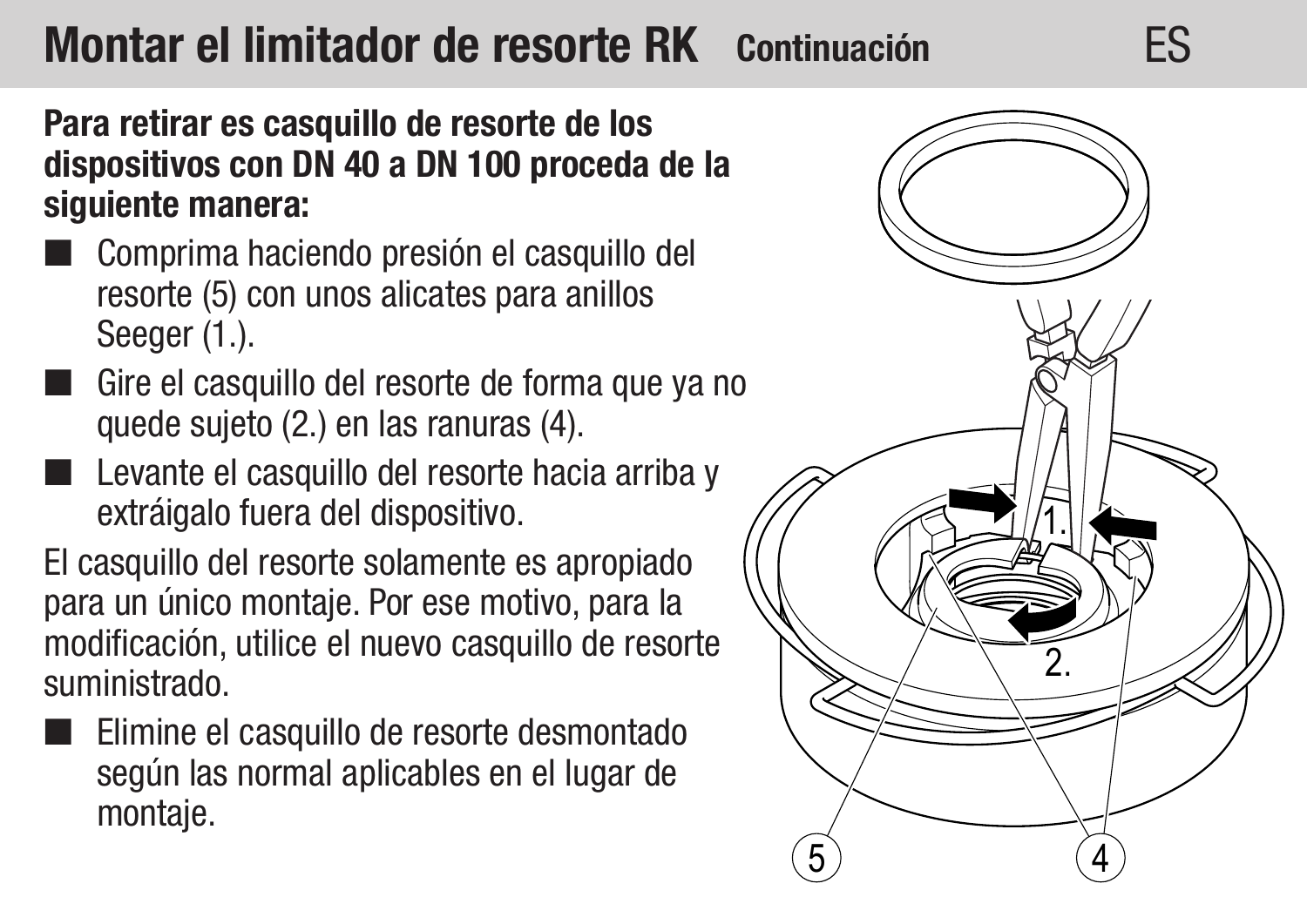## Montar el limitador de resorte RK Continuación

Coloque el anillo y el resorte (si está disponible) en la carcasa.



## Atención

Fallos de funcionamiento en caso de casquillo del resorte doblado.

■ Comprima haciendo presión el casquillo del resorte para que pueda montarlo de forma segura.

ES

De lo contrario, se puede perder la tensión del casquillo del resorte. El casquillo del resorte ya no estará fijo y esto influirá en el funcionamiento del dispositivo.

#### Para colocar el casquillo de resorte de los dispositivos con DN 40 a DN 100 proceda de la siguiente manera:

- Coloque el nuevo casquillo de resorte suministrado en la válvula de retención.
- Comprima haciendo presión el casquillo del resorte con unos alicates para anillos Seeger.
- Presione hacia abajo el casquillo del resorte contra la fuerza del resorte y gire el casquillo del resorte, de forma que quede sujeta contra las ranuras.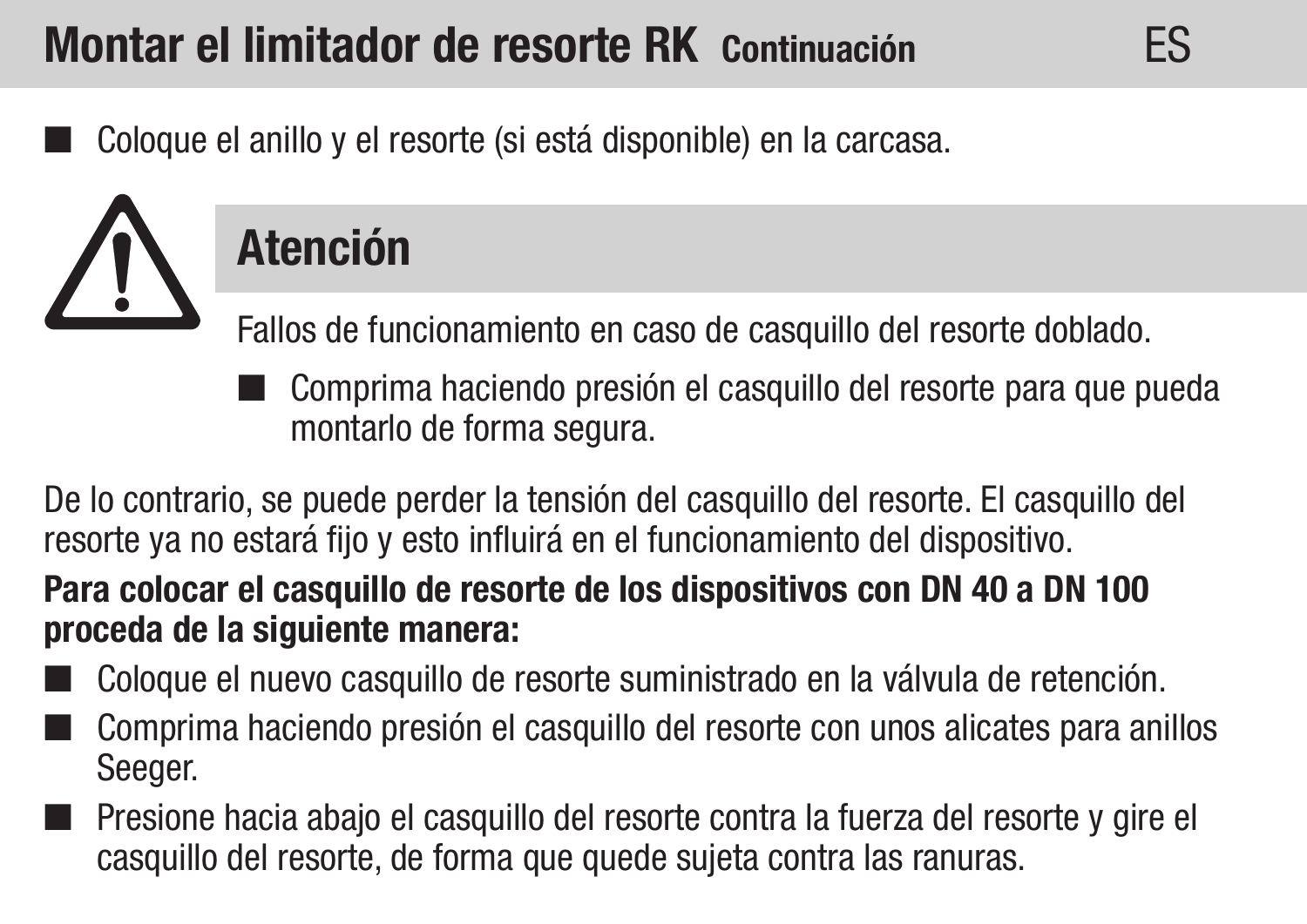### Datos técnicos

Con el limitador de carrera RK montado, el caudal mínimo es un 40 % menor que con el dispositivo estándar.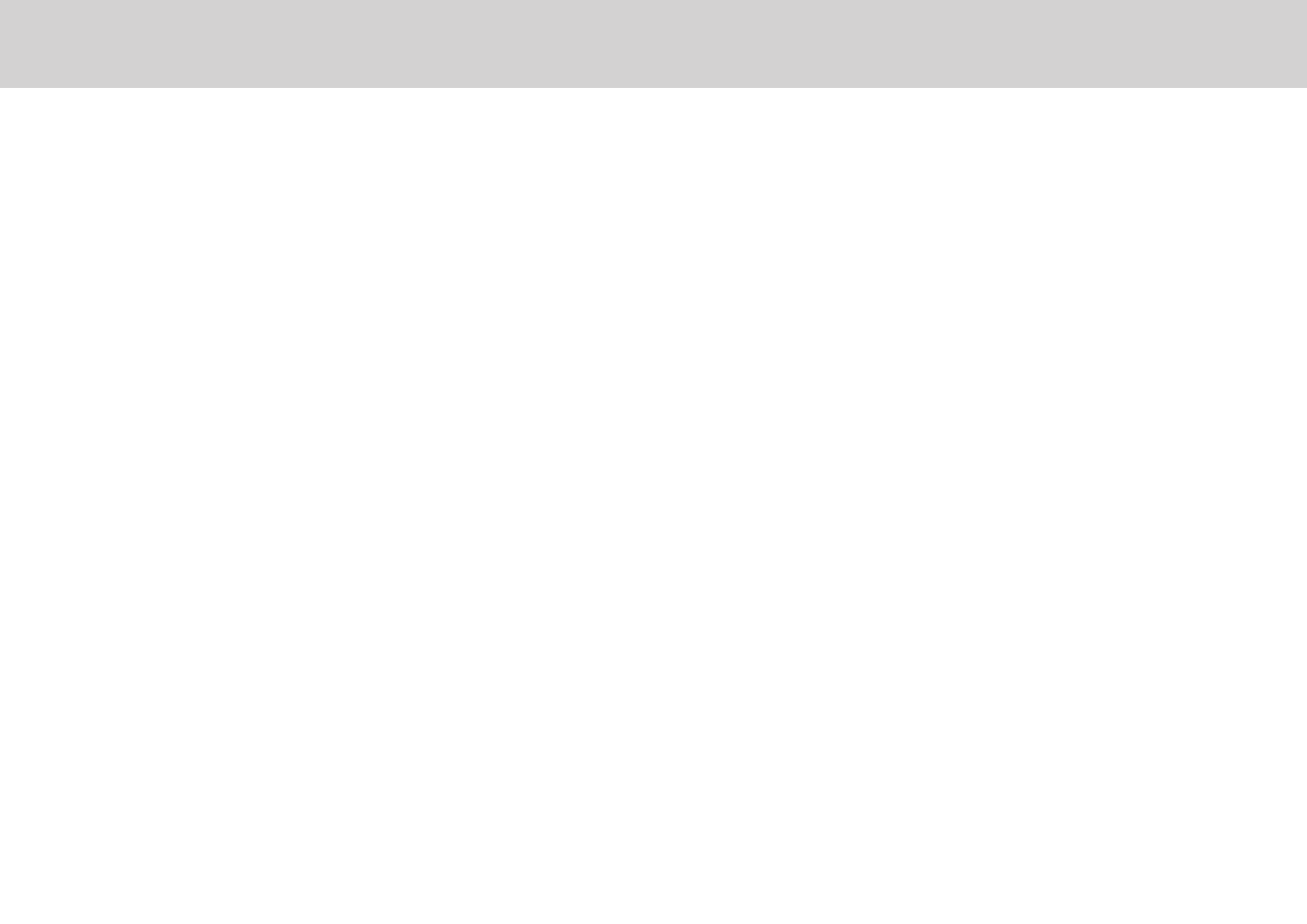Il presente documento è un complemento alle istruzioni per l'uso fornite con il dispositivo. Il documento è valido unicamente insieme alle istruzioni per l'uso.

Chiunque esegua il montaggio o lo smontaggio del limitatore di corsa RK, o effettui altri interventi sul dispositivo, deve essere a conoscenza del contenuto delle istruzioni per l'uso ed averlo capito.

Si devono osservare e seguire tutte le indicazioni e le avvertenze delle istruzioni per l'uso, con particolare riguardo alle avvertenze di sicurezza.

Il limitatore di corsa RK viene inserito tra il disco della valvola e la calotta coprimolla delle valvole antiritorno RK dei seguenti tipi:

 $R$ K 41 **RK 44 RK 86 RK 864** 

Il limitatore di corsa RK è preposto unicamente a ridurre la portata minima in volume necessaria. Qualsiasi altro tipo di utilizzo del limitatore di corsa RK sarà considerato non conforme alla destinazione.

#### Dotazione di fornitura

Il limitatore di corsa RK completo è formato dai seguenti componenti:

anello di limitazione della corsa (materiale: 1.4571) calotta coprimolla (materiale: 1.4571)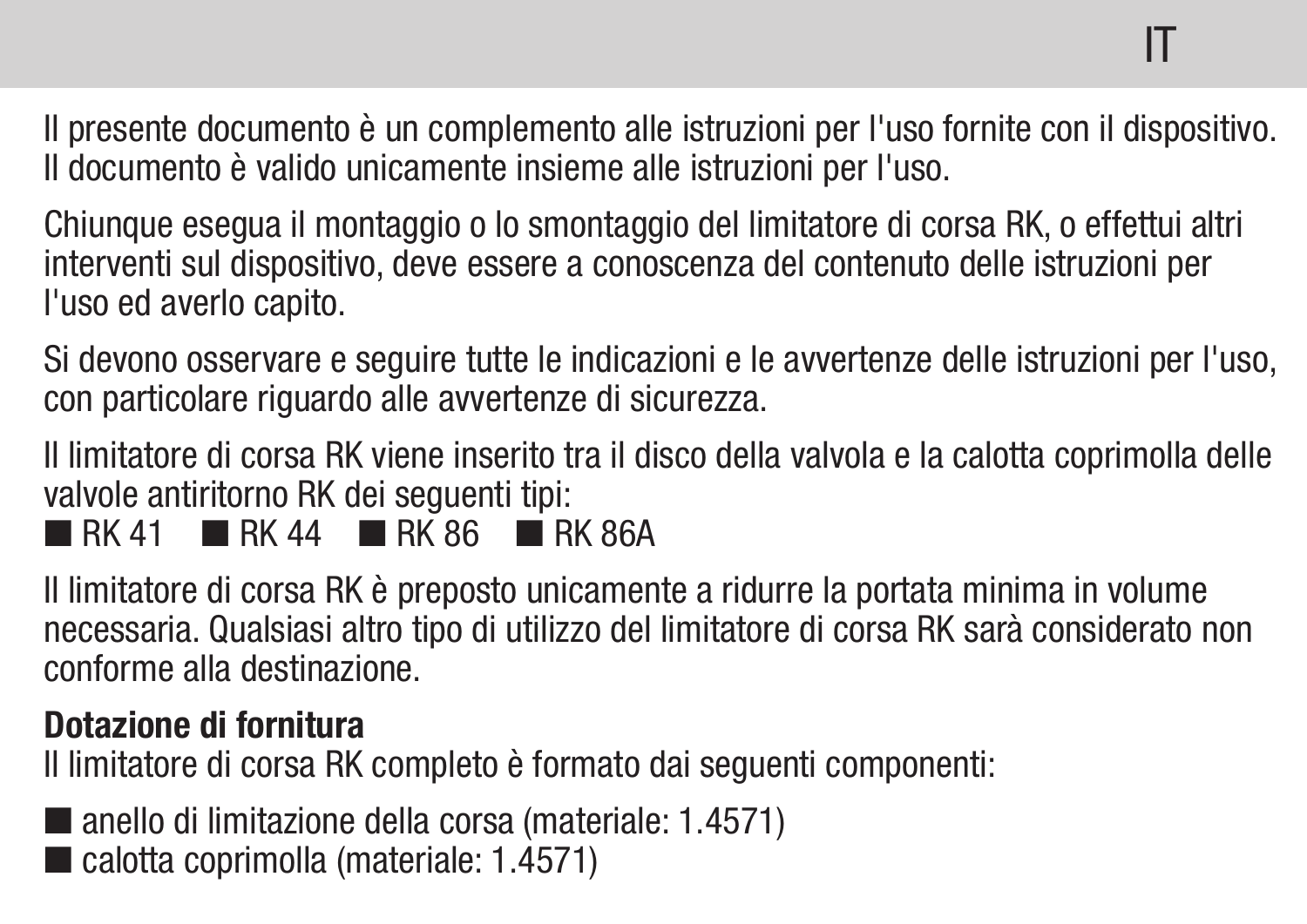## Montaggio del limitatore di corsa RK



### Avvertenza

Le molle sotto tensione rappresentano un pericolo di infortuni a carico degli occhi.

- Durante il montaggio e lo smontaggio del limitatore di corsa è necessario indossare occhiali o visiere di protezione.
- Il montaggio e lo smontaggio del limitatore di corsa devono avvenire esclusivamente procedendo come descritto nel seguente paragrafo.



## Cautela

Pericolo di ferite da taglio in corrispondenza degli spigoli vivi dei vari componenti.

■ Per tutti i lavori eseguiti sui componenti del dispositivo è necessario indossare guanti protettivi resistenti e stabili.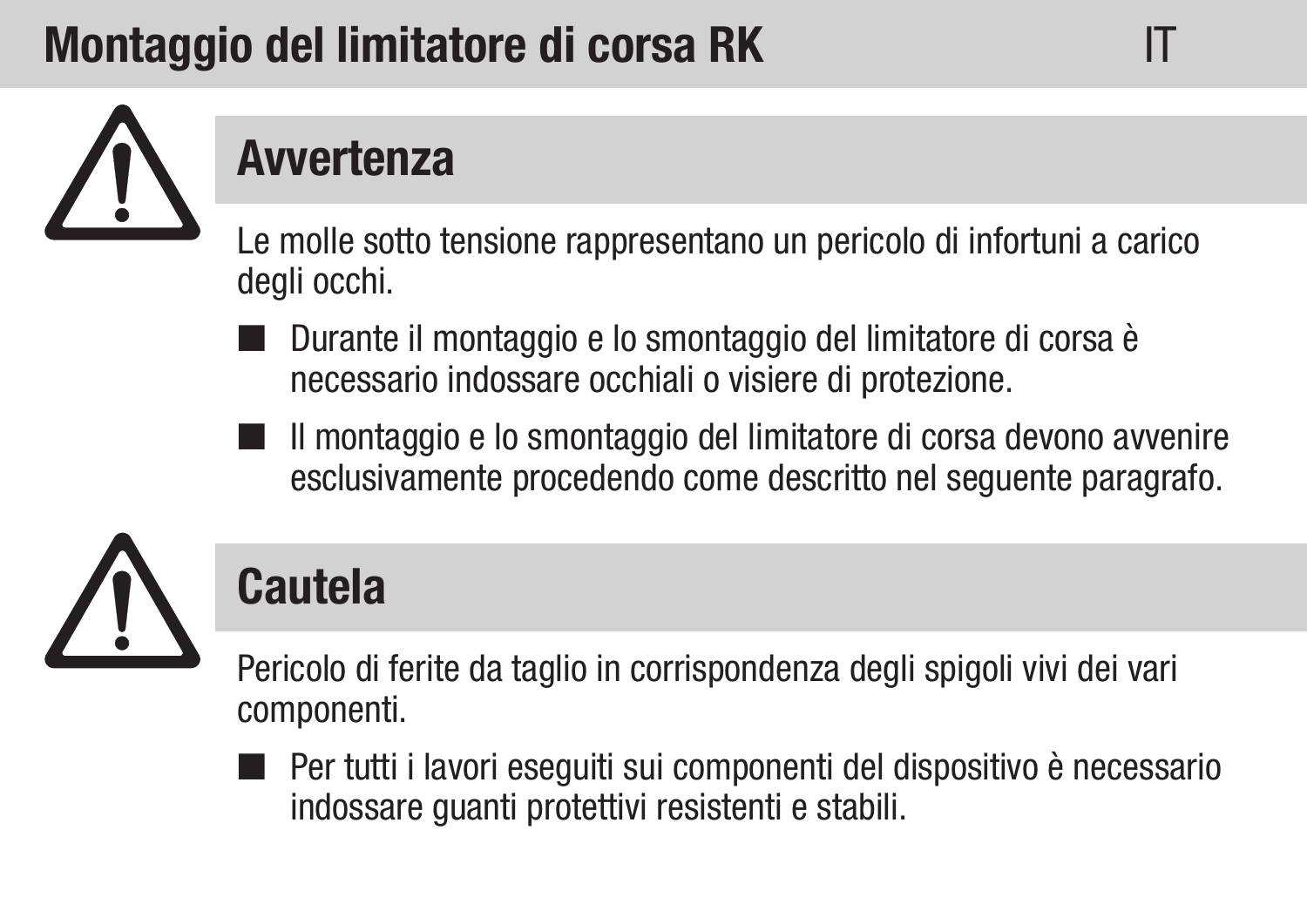### Montaggio del limitatore di corsa RK Continua **IT**

Per smontare la calotta coprimolla di dispositivi con diametro nominale DN 15 - 32 si deve procedere come segue.

 Piegare leggermente verso il basso la linguetta (1) della calotta coprimolla (3) con una pinza ad angolo (1.).

La linguetta deve essere a filo con il bordo della calotta coprimolla.

- Girare la calotta coprimolla in modo che non sia più trattenuta dalle sedi (2) (2.).
- Sollevare la calotta coprimolla ed estrarla dal dispositivo.

La calotta coprimolla è adatta solo per essere montata un'unica volta. Pertanto, al momento del riequipaggiamento, si dovrà utilizzare la calotta coprimolla nuova fornita in dotazione.

Smaltire la vecchia calotta coprimolla smontata osservando le norme e le disposizioni vigenti in materia sul luogo di utilizzo.

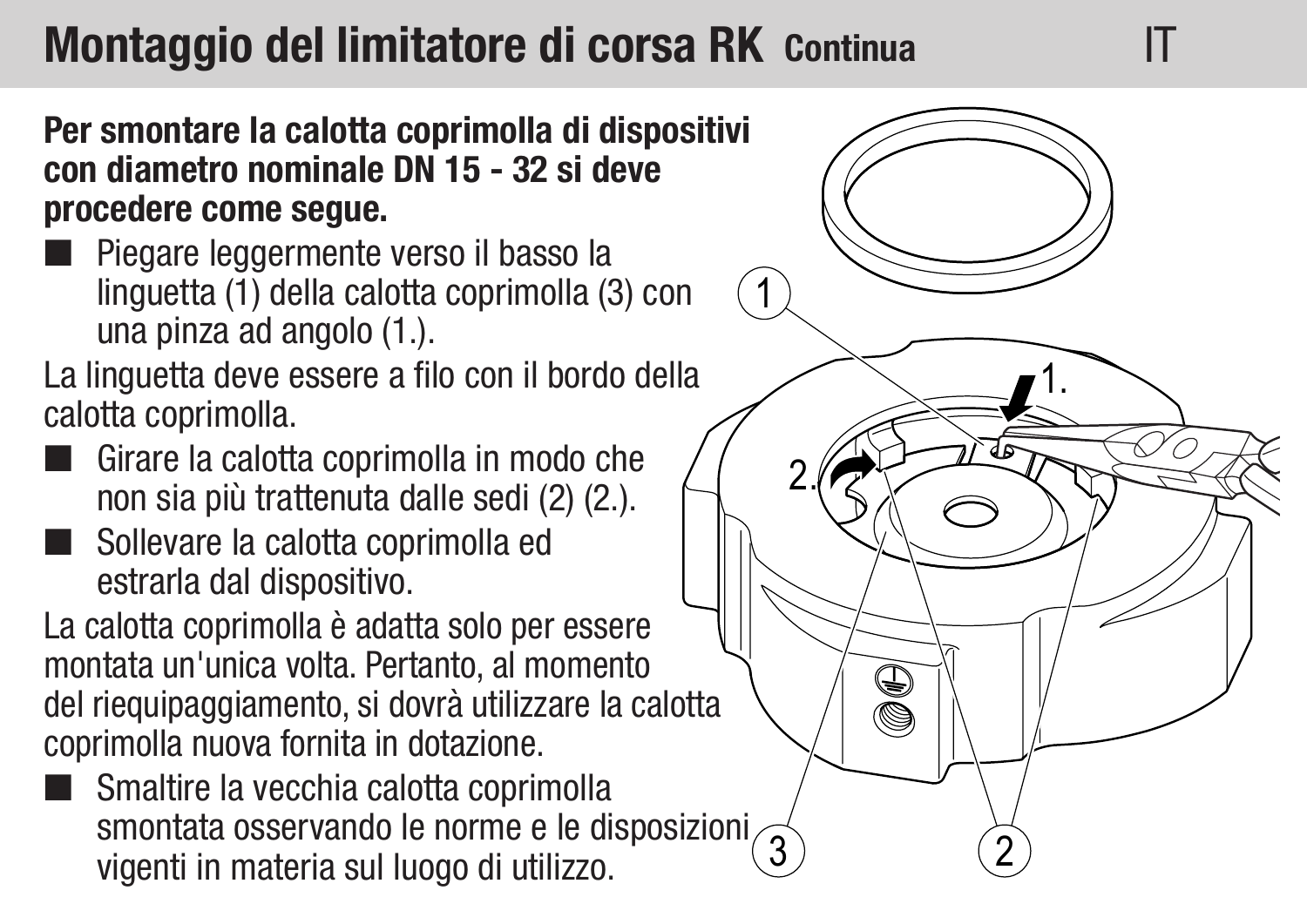### Montaggio del limitatore di corsa RK Continua

- Inserire l'anello e la molla (se disponibile) nell'alloggiamento.
- Per applicare la calotta coprimolla di dispositivi con diametro nominale DN 15 - 32 si deve procedere come segue.

IT

- Inserire la nuova calotta coprimolla fornita in dotazione nella valvola antiritorno.
- Premere verso il basso la calotta coprimolla contro la reazione elastica della molla e girarla in modo che venga trattenuta dalle sedi.
- Piegare leggermente verso l'alto la linguetta della calotta coprimolla con una pinza ad angolo.

 La linguetta deve poggiare in modo che la calotta coprimolla non possa torcersi o deformarsi.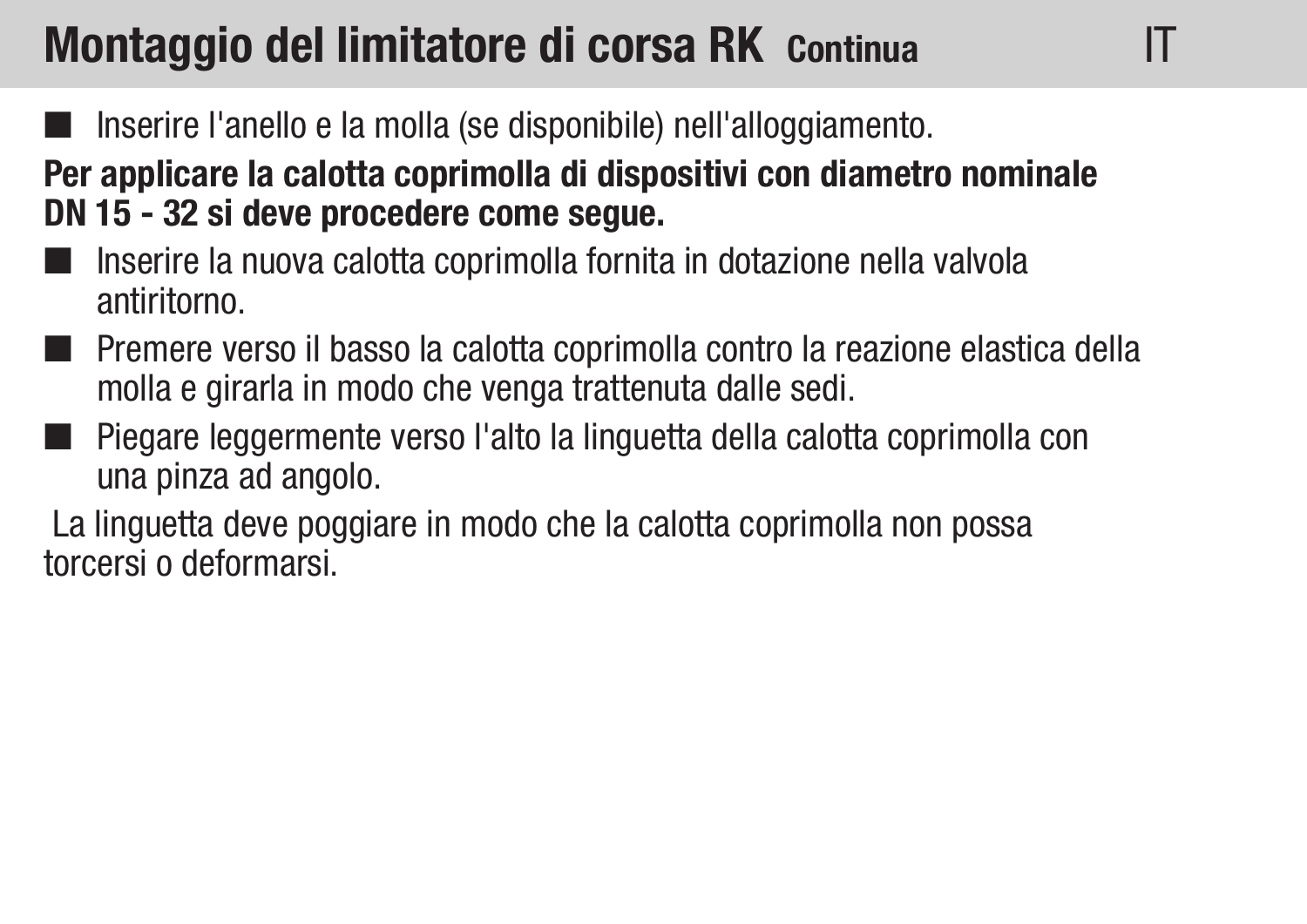### Montaggio del limitatore di corsa RK Continua

Per smontare la calotta coprimolla di dispositivi con diametro nominale DN 40 - 100 si deve procedere come segue.

- Comprimere la calotta coprimolla (5) con una pinza per anelli elastici (1.).
- Girare la calotta coprimolla in modo che non sia più trattenuta dalle sedi (4) (2.).
- Sollevare la calotta coprimolla ed estrarla dal dispositivo.

La calotta coprimolla è adatta solo per essere montata un'unica volta. Pertanto, al momento del riequipaggiamento, si dovrà utilizzare la calotta coprimolla nuova fornita in dotazione.

 Smaltire la vecchia calotta coprimolla smontata osservando le norme e le disposizioni vigenti in materia sul luogo di utilizzo.

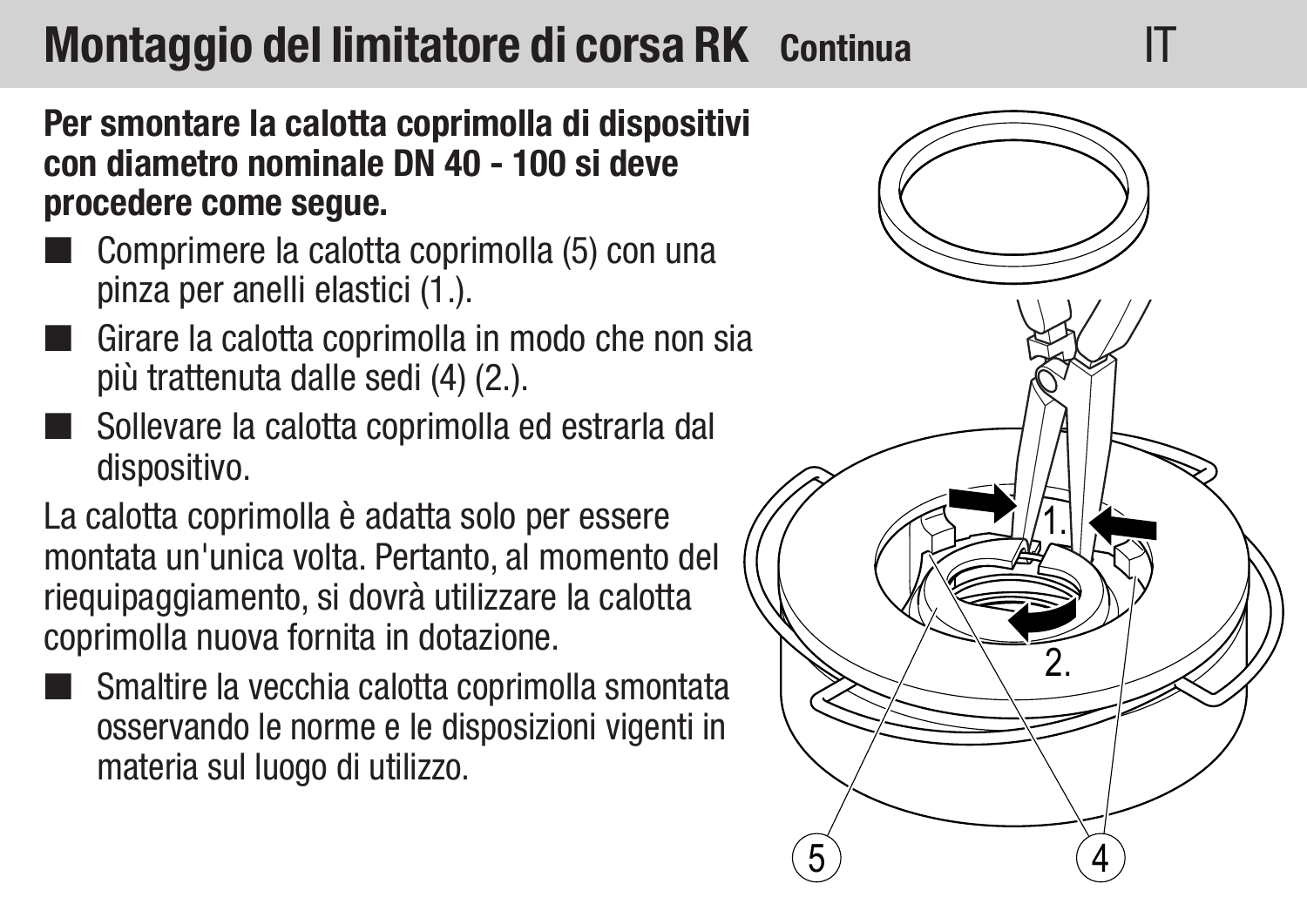## Montaggio del limitatore di corsa RK Continua

Inserire l'anello e la molla (se disponibile) nell'alloggiamento.



## **Attenzione**

Anomalie di funzionamento se la calotta coprimolla si piega.

■ Comprimere la calotta coprimolla solo finché sarà ancora possibile montarla in tutta sicurezza.

IT

In caso contrario, la calotta coprimolla potrebbe perdere tensione. In questo caso, la calotta coprimolla non sarebbe saldamente fissata e comprometterebbe la funzionalità del dispositivo.

### Per applicare la calotta coprimolla di dispositivi con diametro nominale DN 40 - 100 si deve procedere come segue.

- Inserire la nuova calotta coprimolla fornita in dotazione nella valvola antiritorno.
- Comprimere la calotta coprimolla con una pinza per anelli elastici.
- Premere verso il basso la calotta coprimolla contro la reazione elastica della molla e girarla in modo che venga trattenuta dalle sedi.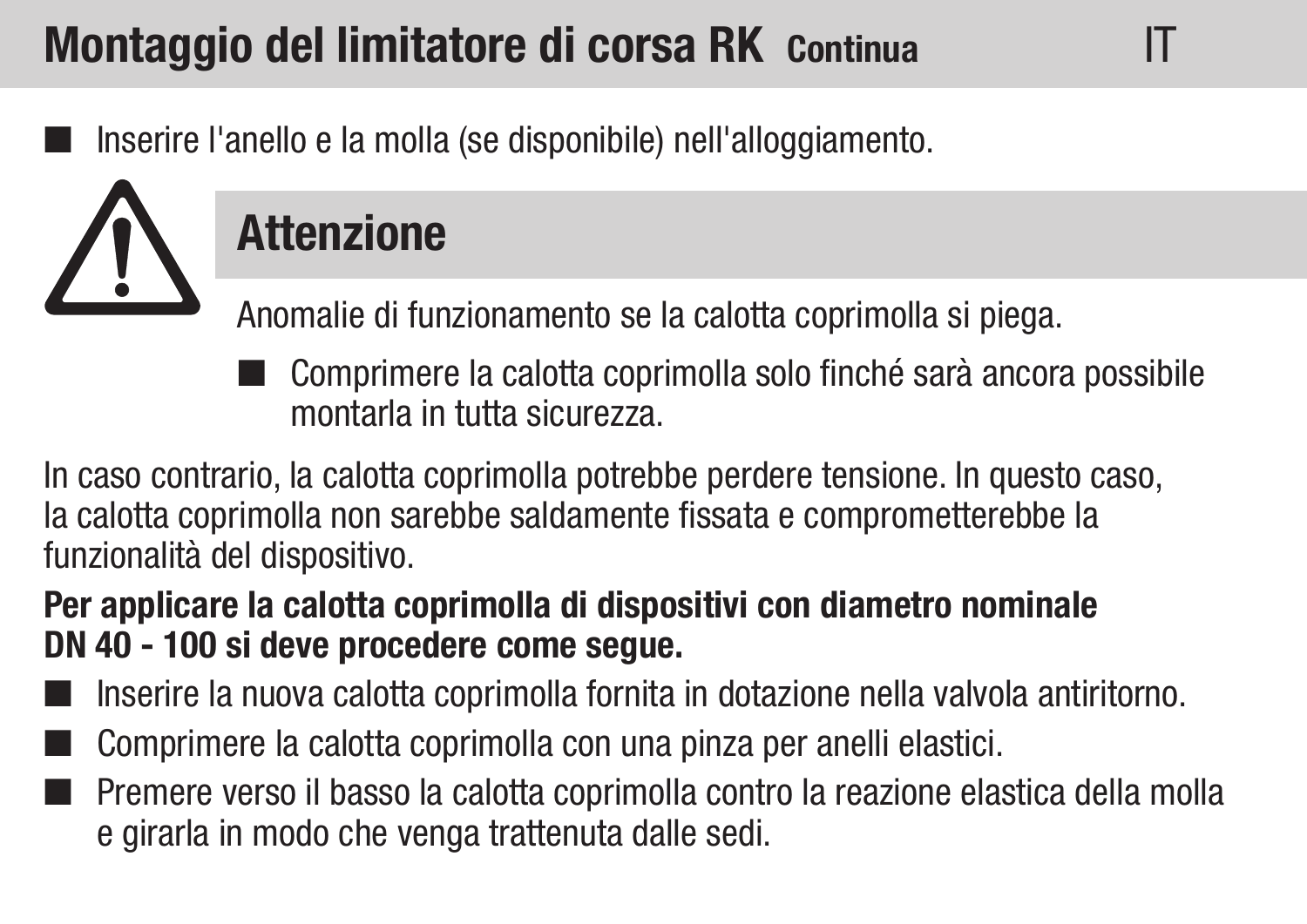### Scheda tecnica

Con il limitatore di corsa RK montato, la portata minima in volume necessaria è inferiore del 40% circa a quella del dispositivo standard.

IT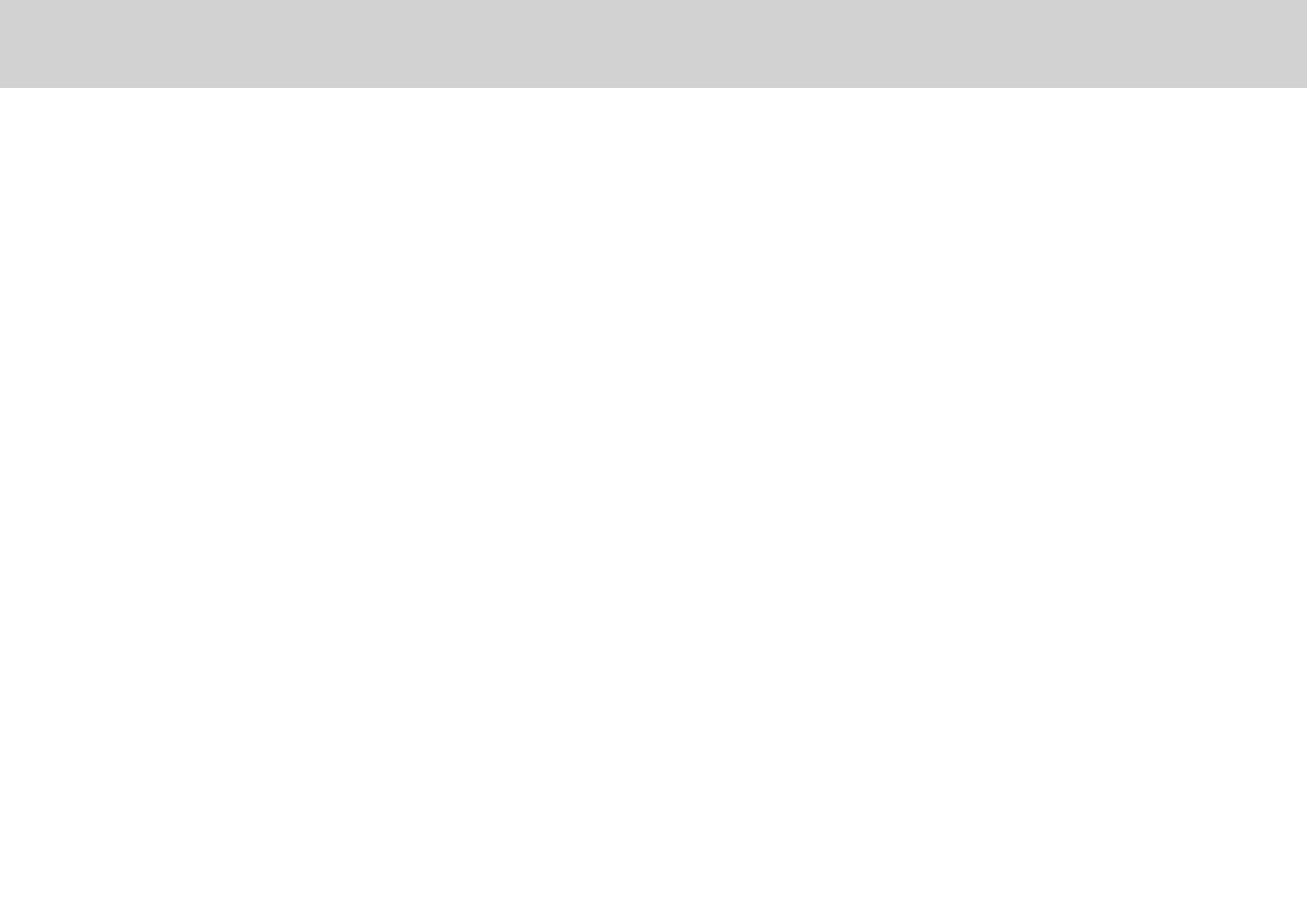Настоящий документ является дополнением к инструкции по эксплуатации, входящей в комплект устройства. Документ действителен только в сочетании с инструкцией по эксплуатации.

Все лица, занятые монтажом или демонтажом ограничителя хода RK либо выполняющие на устройстве другие работы, обязаны прочесть и усвоить содержание инструкции по эксплуатации и данного дополнения.

Необходимо соблюдать и выполнять все указания в инструкции по эксплуатации, в особенности указания по технике безопасности.

Ограничитель хода RK устанавливается между плоским затвором и пружинной крышкой обратных клапанов RK следующих типов:

#### $\blacksquare$ RK 41  $\blacksquare$ RK 44  $\blacksquare$ RK 86  $\blacksquare$ RK 86A

Ограничитель хода RK служит только для снижения требуемой величины минимального объемного расхода. Любое другое применение ограничителя хода RK является использованием не по назначению.

#### Комплект поставки

Комплектный ограничитель хода RK состоит из следующих деталей:

кольцо ограничителя хода (материал: 1.4571)

пружинная крышка (материал: 1.4571)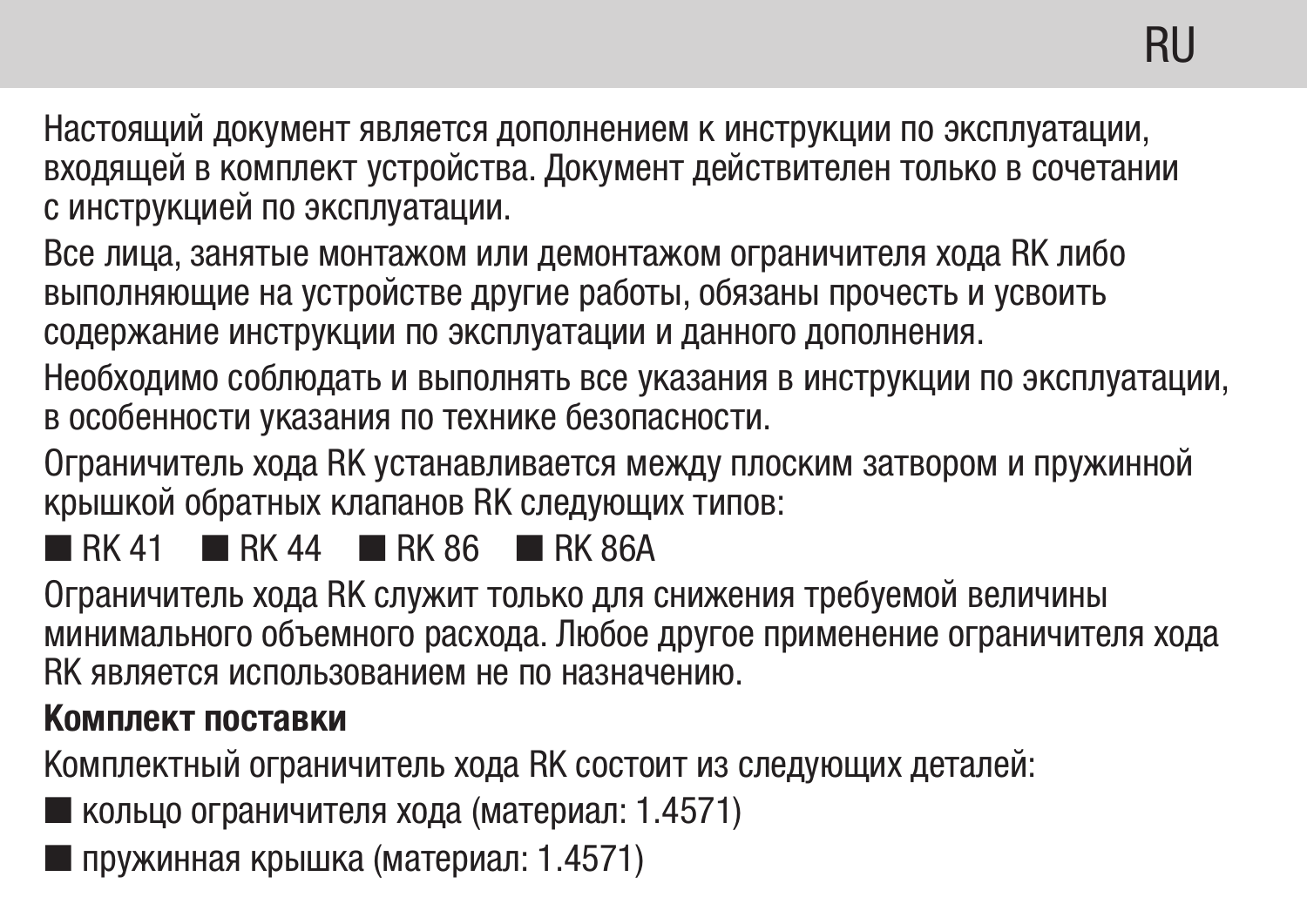### Монтаж ограничителя хода RK RU



## Предупреждение

Травмы глаз под воздействием сжатой пружины.

- При монтаже и демонтаже ограничителя хода пользуйтесь средствами для защиты глаз.
- Монтаж и демонтаж ограничителя хода должны выполняться только согласно описанию, приведенному в следующем разделе.



### Осторожно

Опасность порезов острыми кромками узлов.

 При выполнении любых работ на узлах устройства пользуйтесь защитными перчатками.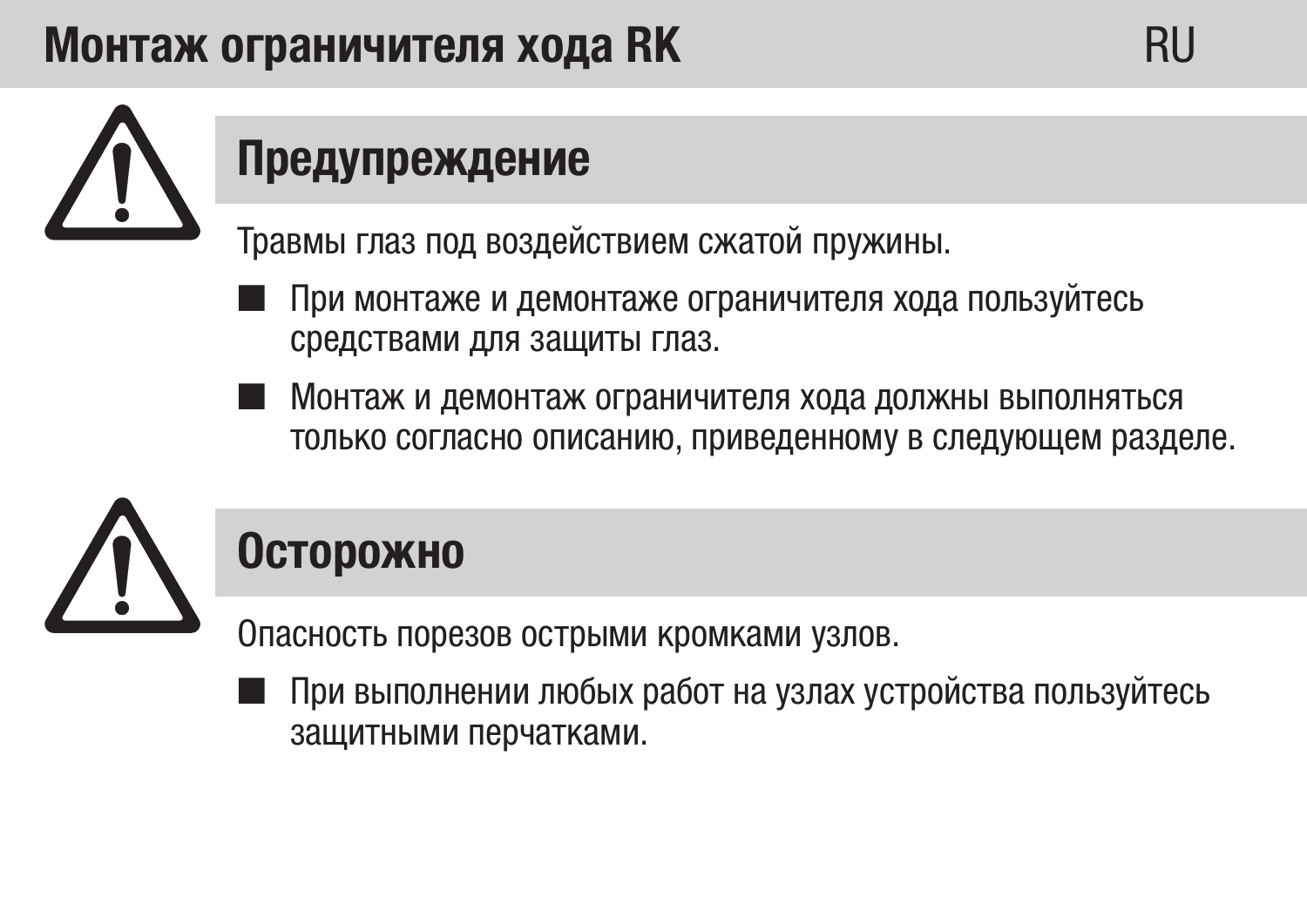### Монтаж ограничителя хода RK Продолжение RU

#### Для демонтажа пружинной крышки в устройствах типоразмера DN 15 - DN 32 выполните следующее:

 Клещами изогнутой формы немного отогните планку (1) пружинной крышки (3) вниз (1.).

Планка должна находиться в одной плоскости с кромкой пружинной крышки.

- Поверните пружинную крышку так, чтобы она больше не удерживалась пазами (2) (2.).
- Выньте пружинную крышку из устройства, подняв ее вверх.

Пружинная крышка пригодна только для однократного монтажа. Поэтому при переоборудовании используйте имеющуюся в комплекте новую крышку.

 Утилизируйте демонтированную пружинную крышку согласно правилам, действующим в месте эксплуатации.

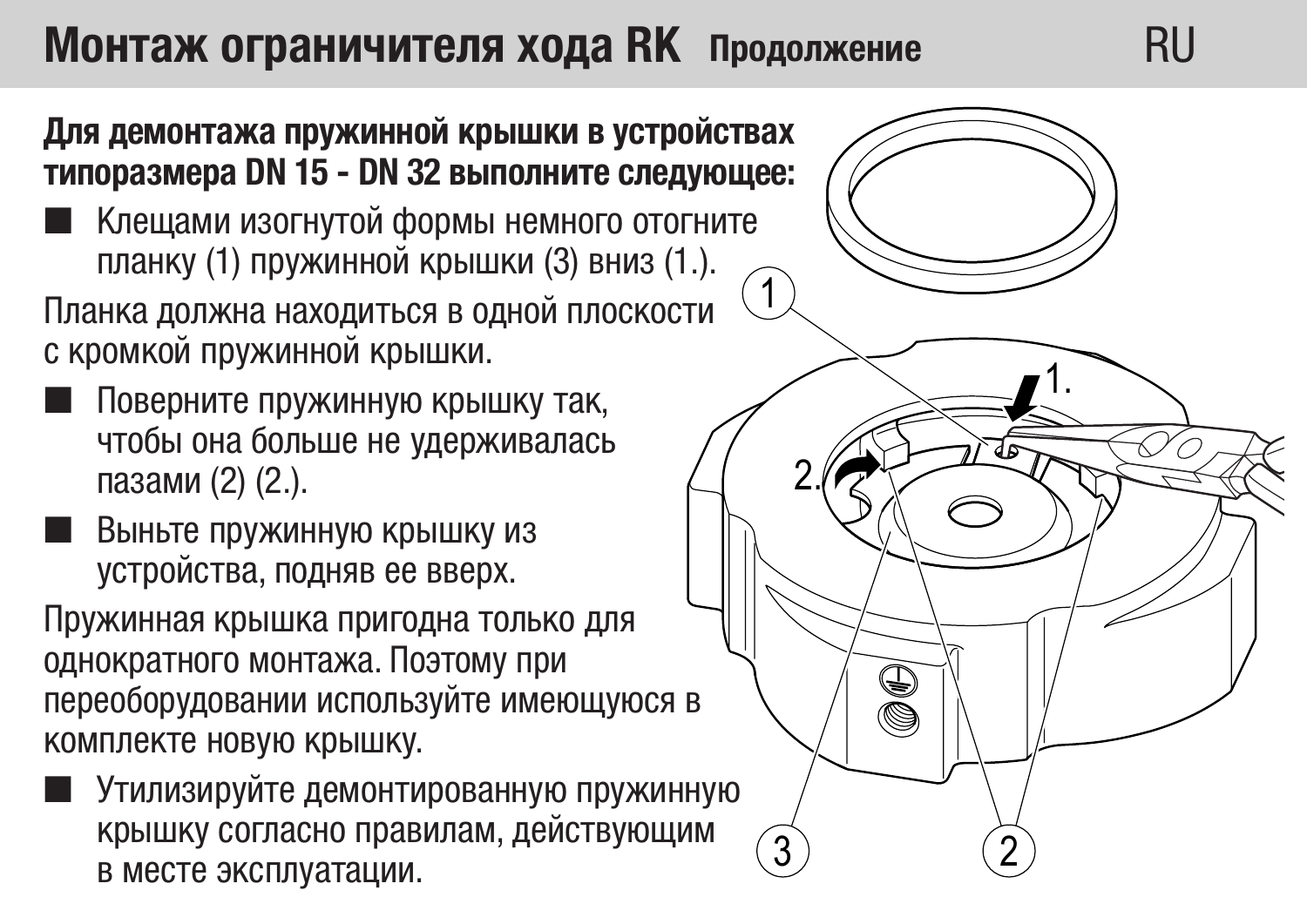### Монтаж ограничителя хода RK Продолжение

Вставьте кольцо и пружину (при наличии) в корпус.

Для монтажа пружинной крышки в устройствах типоразмера DN 15 - DN 32 выполните следующее:

- Вставьте имеющуюся в комплекте новую пружинную крышку в обратный клапан.
- Прижмите пружинную крышку, преодолевая усилие пружины, вниз и поверните пружинную крышку так, чтобы она удерживалась пазами.

**RII** 

 Клещами изогнутой формы немного отогните планку пружинной крыш ки вверх.

Планка должна располагаться таким образом, чтобы пружинная крышка не могла вращаться.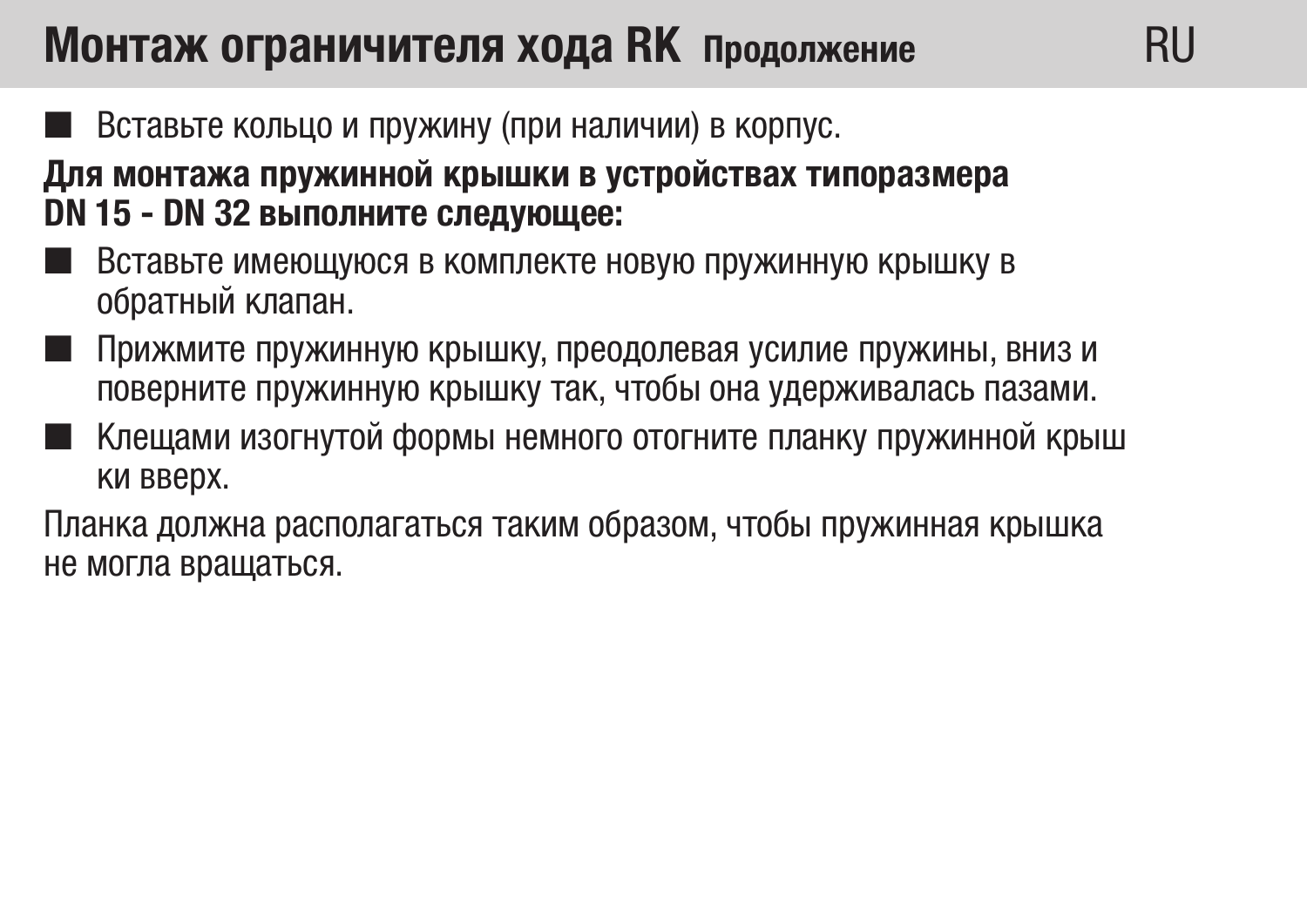### Монтаж ограничителя хода RK Продолжение RU

Для демонтажа пружинной крышки в устройствах типоразмера DN 40 - DN 100 выполните следующее:

- Сожмите пружинную крышку (5) клещами для стопорных колец (1.).
- Поверните пружинную крышку так, чтобы она больше не удерживалась пазами (4) (2.).
- Выньте пружинную крышку из устройства, подняв ее вверх.

Пружинная крышка пригодна только для однократного монтажа. Поэтому при переоборудовании используйте имеющуюся в комплекте новую крышку.

 Утилизируйте демонтированную пружинную крышку согласно правилам, действующим в месте эксплуатации.

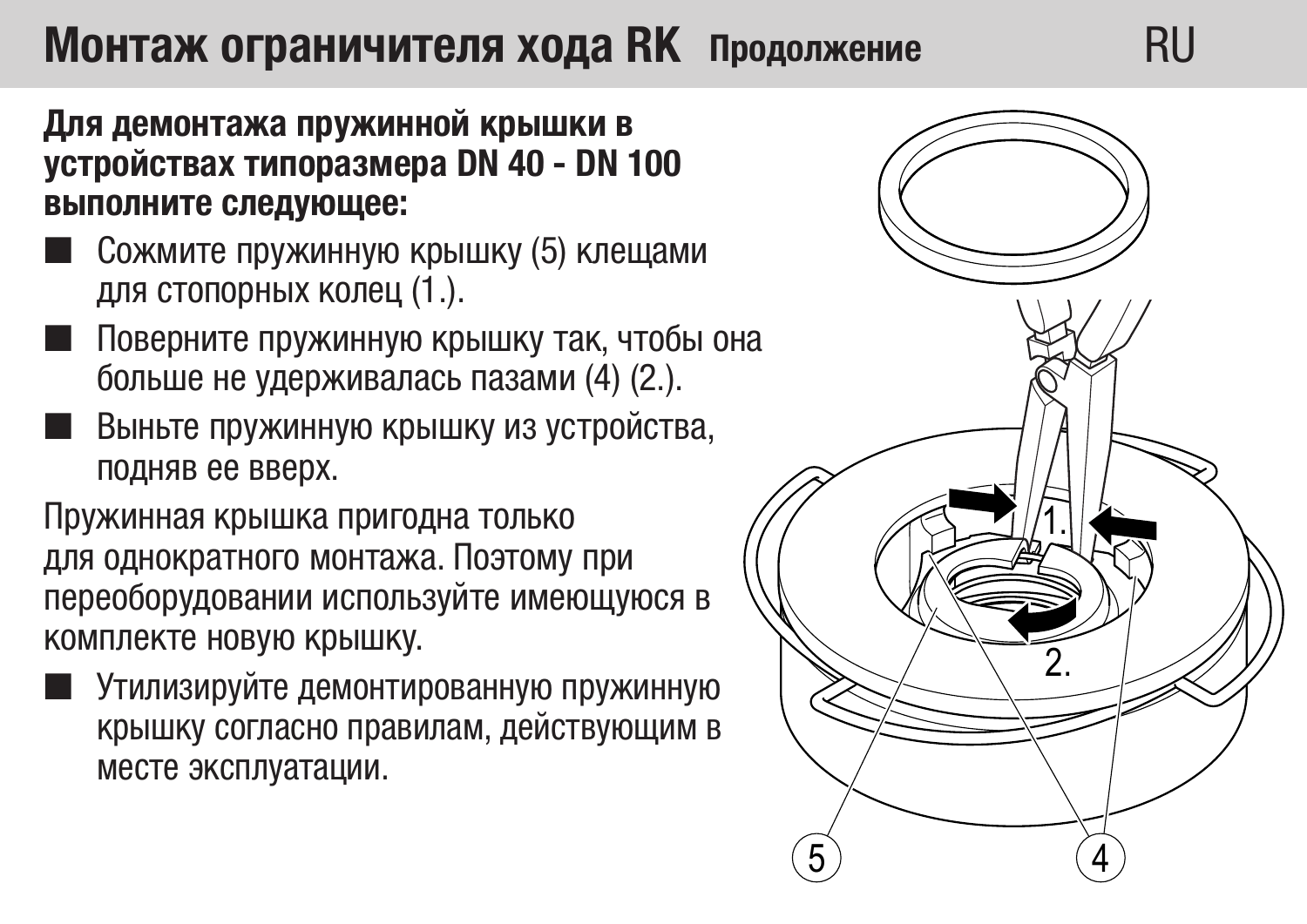### RU Монтаж ограничителя хода RK Продолжение

Вставьте кольцо и пружину (при наличии) в корпус.

### Внимание

Неисправности в работе при деформации пружинной крышки.

 Сжимайте пружинную крышку лишь настолько, чтобы обеспечить ее надежный монтаж.

**RII** 

В противном случае усилие поджатия пружинной крышки может быть утрачено. В этом случае пружинная крышка не будет надежно закреплена, что ухудшит работу устройства.

#### Для монтажа пружинной крышки в устройствах типоразмера DN 40 - DN 100 выполните следующее:

- Вставьте имеющуюся в комплекте новую пружинную крышку в обратный клапан.
- Сожмите пружинную крышку клещами для стопорных колец.
- Прижмите пружинную крышку, преодолевая усилие пружины, вниз и поверните пружинную крышку так, чтобы она удерживалась пазами.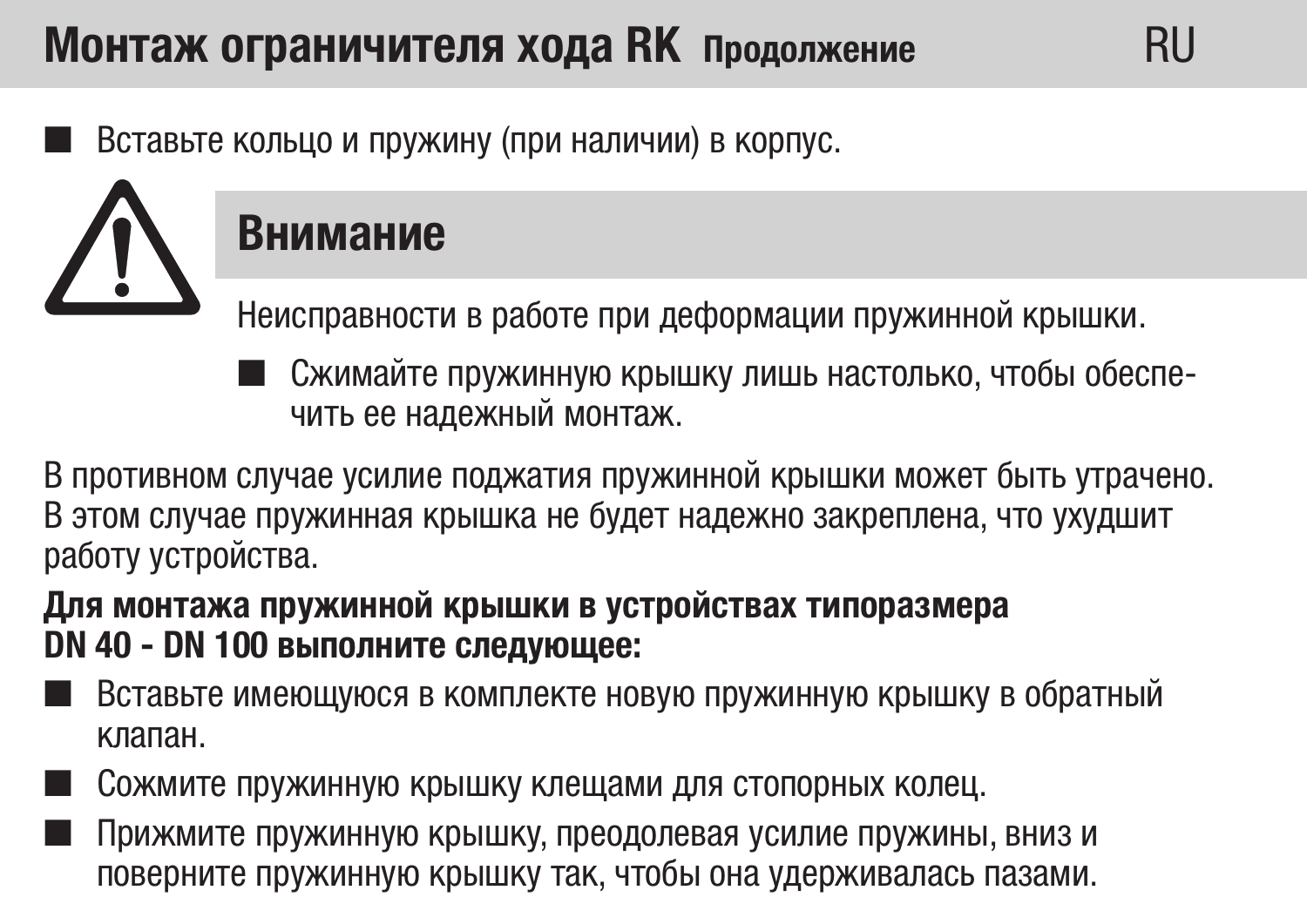### Технические характеристики

**RU** 

При смонтированном ограничителе хода RK требуемая величина минимального объемного расхода примерно на 40 % меньше, чем у стандартного устройства.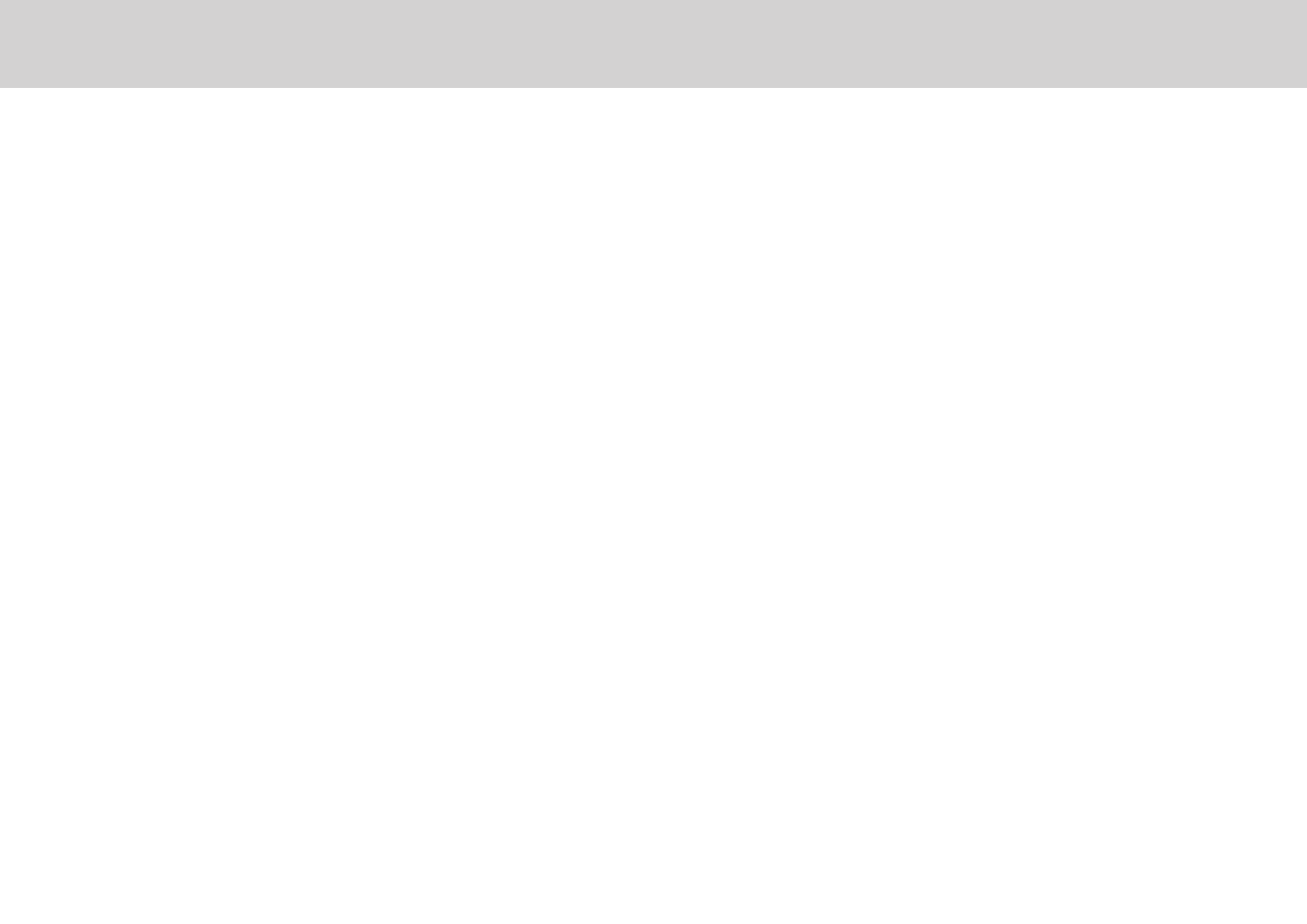Dit document is een aanvulling op de gebruiksaanwijzing die meegeleverd wortd met het apparaat. Het document is alleen geldig in combinatie met de gebruiksaanwijzing.

Iedere persoon die een RK-hefbegrenzing monteert, verwijdert of andere werkzaamheden aan het apparaat uitvoert moet de gebruiksaanwijzing en deze aanvulling kennen en begrijpen.

Volg alle aanwijzingen in de gebruiksaanwijzing op, in het bijzonder de veiligheidsaanwijzingen.

De RK-hefbegrenzing wordt ingelegd tussen ventielplaat en veerkap van terugslagkleppen RK van de volgende types:  $R$  RK 41 **R** RK 44 **R** RK 86 **R** RK 864

De RK-hefbegrenzing is bestemd om de noodzakelijke minimum volumestroom te reduceren. Ieder ander gebruik van de RK-hefbegrenzing geldt als niet.-reglementair.

#### Omvang van de levering

De volledige RK-hefbegrenzing bestaat uit de volgende delen:

- Ring voor de hefbegrenzing (materiaal: 1.4571)
- Veerkap (materiaal: 1.4571)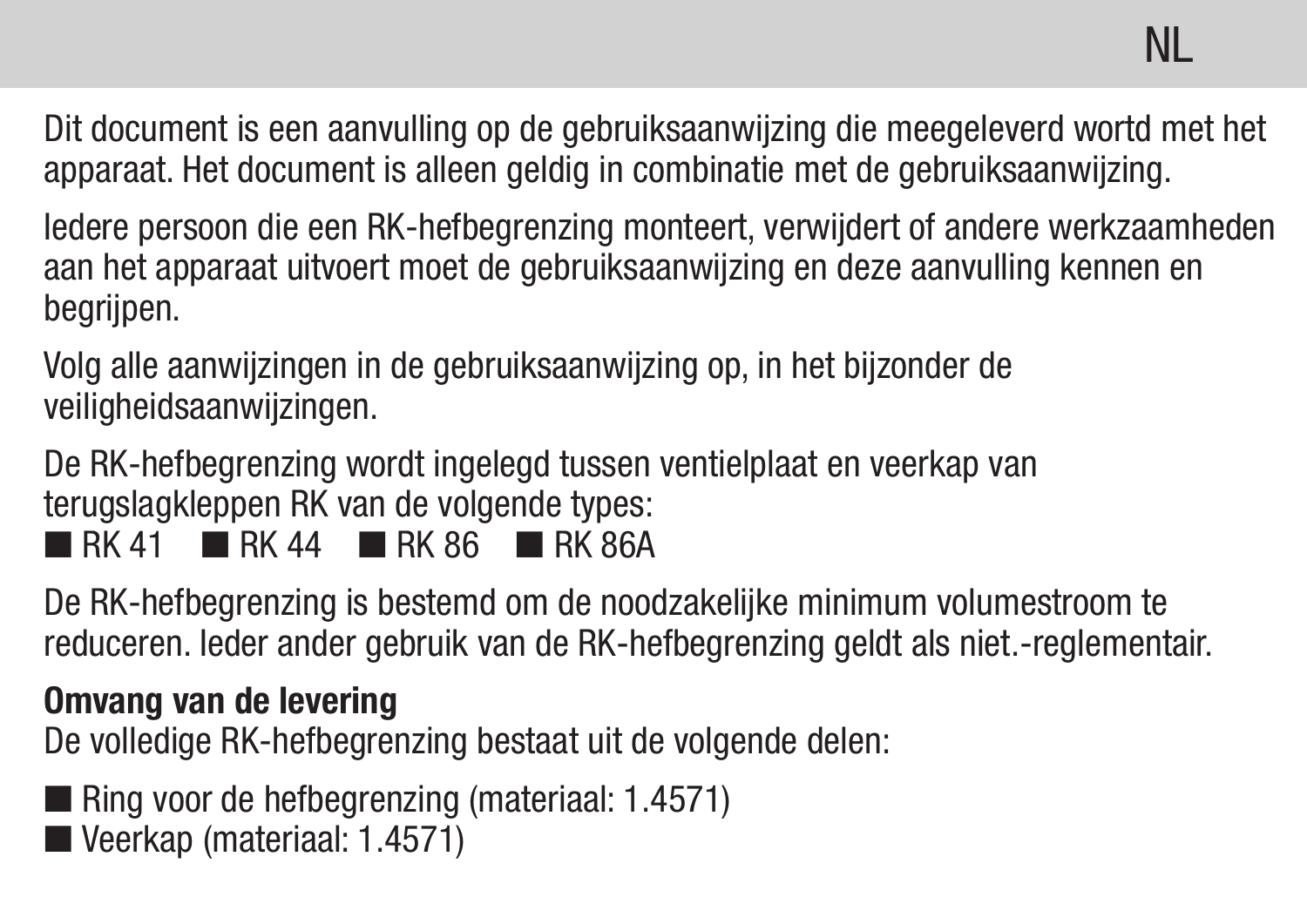## RK-hefbegrenzing monteren NL



## **Waarschuwing**

Oogletsel door onder spanning staande veer.

- Draag oogbescherming bij het in- en uitbouwen van de hefbegrenzing.
- Voer de in- en uitbouw van de hefbegrenzing alleen uit op de manier die in de volgende paragraaf is beschreven.



## Voorzichtig

Aan scherpe randen van de componenten bestaat gevaar voor snijwonden.

 Draag bij alle werkzaamheden aan componenten van het apparaat stabiele veiligheidshandschoenen.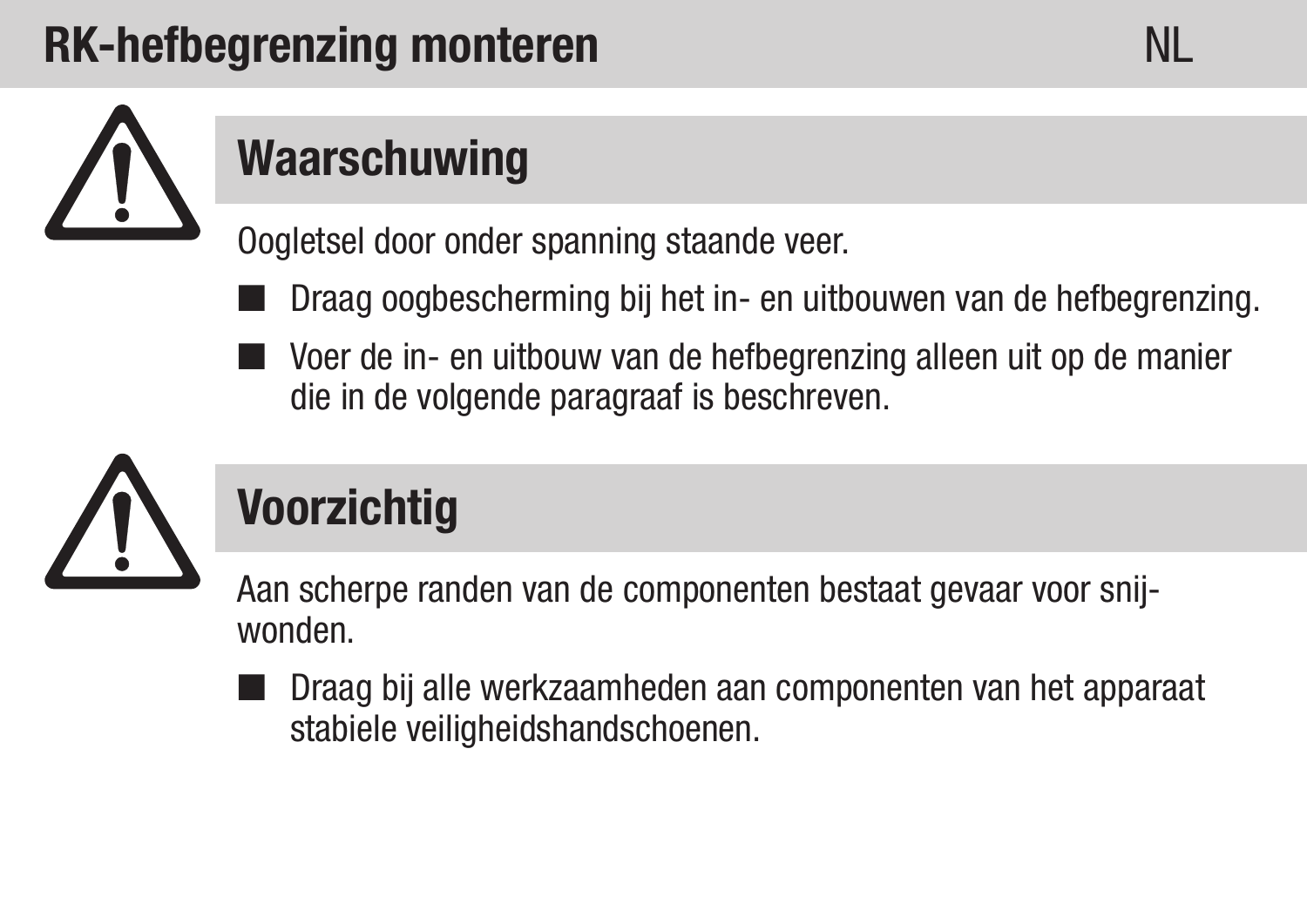#### RK-hefbegrenzing monteren vervolg **NL**

#### Ga als volgt te werk om de veerkap bij appara ten met DN 15 tot DN 32 te verwijderen:

Buig de strip (1) van de veerkap (3) met een haakse tang iets omlaag (1.).

De strip moet vlak afsluiten met de rand van de veerkap.

- **Draai de veerkap zodanig dat deze** niet meer door de groeven (2) wordt vastgehouden (2.).
- Hef de veerkap omhoog uit het apparaat.

De veerkap is alleen voor de eenmalige montage geschikt. Gebruik daarom bij de ombouw de meegeleverde nieuwe veerkap.

 Verwijder de uitgebouwde oude veerkap volgens de geldende voorschriften op de plaats van toepassing.

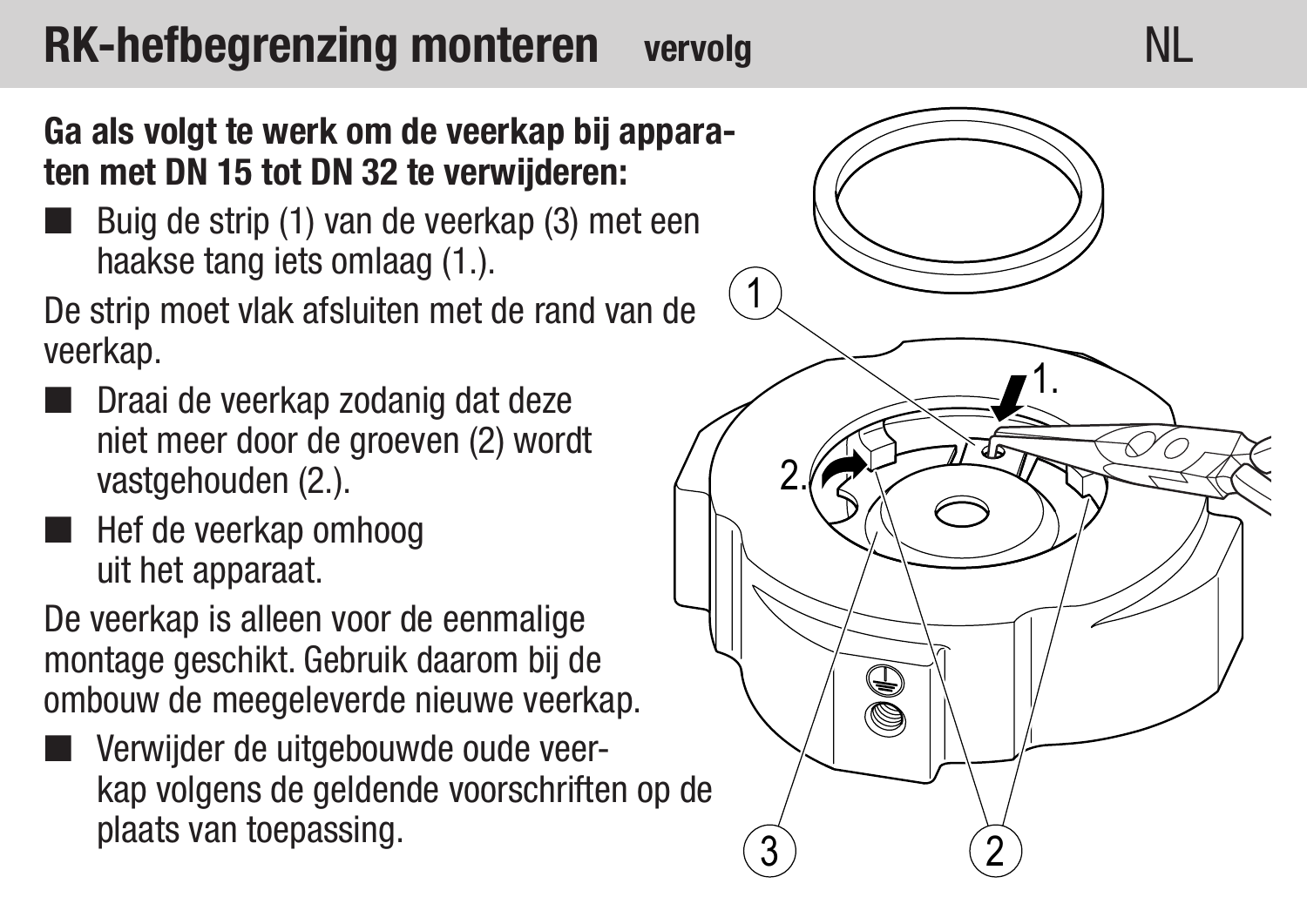### RK-hefbegrenzing monteren vervolg

- **Plaats de ring en de veer (indien aanwezig) in de behuizing.** Ga als volgt te werk om de veerkap bij apparaten met DN 15 tot DN 32
- aan te brengen:
- **Plaats de meegeleverde nieuwe veerkap in de terugslagklep.**
- Duw de veerkap tegen de veerkracht in omlaag en draai de veerkap zodanig dat deze door de groeven wordt vastgehouden.
- Buig de strip van de veerkap met een haakse tang iets omhoog (1.).

De strip moet zo liggen dat de veerkap niet kan worden verdraaid.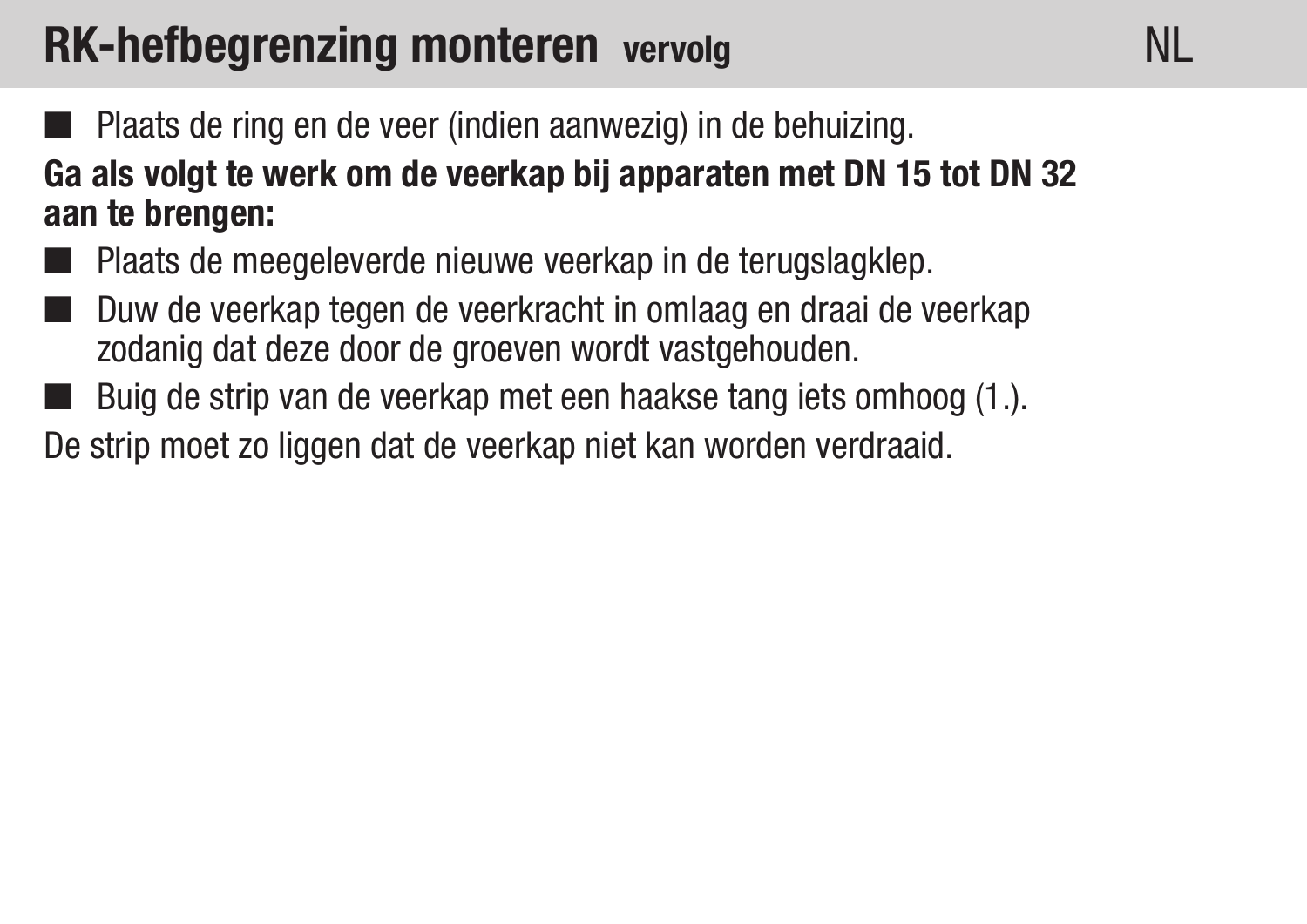## RK-hefbegrenzing monteren vervolg NL

#### Ga als volgt te werk om de veerkap bij apparaten met DN 40 tot DN 100 te verwijderen:

- Druk de veerkap (5) met een borgringtang samen (1.).
- Draai de veerkap zodanig dat deze niet meer door de groeven (4) wordt vastgehouden (2.).
- Hef de veerkap omhoog uit het apparaat.

De veerkap is alleen geschikt voor eenmalige montage. Gebruik daarom bij de ombouw de meegeleverde nieuwe veerkap.

 Verwijder de uitgebouwde oude veerkap volgens de geldende voorschriften op de plaats van toepassing.

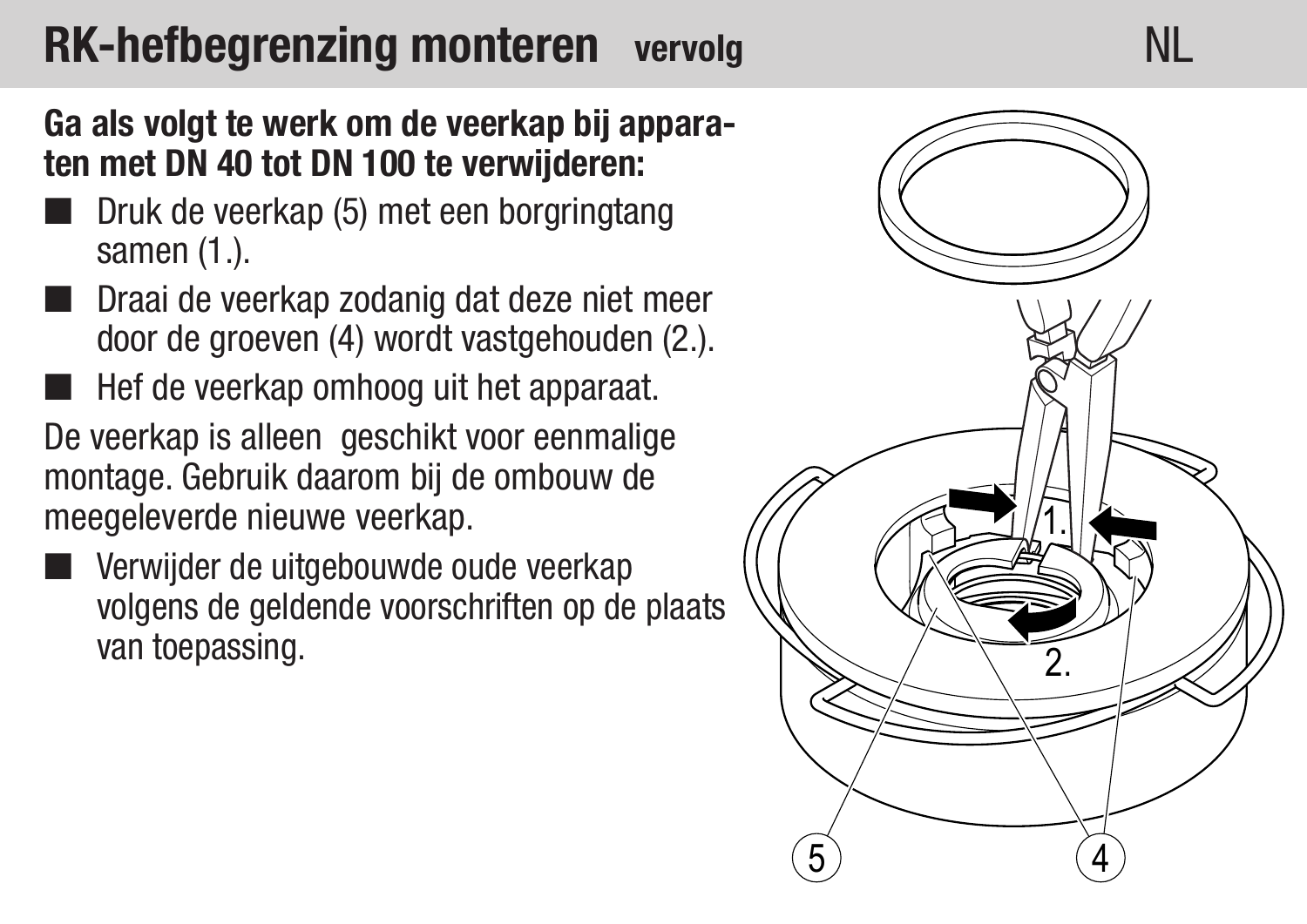### RK-hefbegrenzing monteren vervolg

Plaats de ring en de veer (indien aanwezig) in de behuizing.



## **Opgelet**

Fun ctiestoringen bij verbogen veerkap.

■ Druk de veerkap slechts zo ver samen tot u deze veilig kunt monteren.

NL

Anders kan de spanning van d eveerkap verloren gaan. De veerkap is in dit geval niet veilig bevestigd en de functie van het apparaat is beperkt.

Ga als volgt te werk om de veerkap bij apparaten met DN 40 tot DN 100 aan te brengen:

- **Plaats de meegeleverde nieuwe veerkap in de terugslagklep.**
- Druk de veerkap met een borgringtang samen.
- Duw de veerkap tegen de veerkracht in omlaag en draai de veerkap zodanig dat deze door de groeven wordt vastgehouden.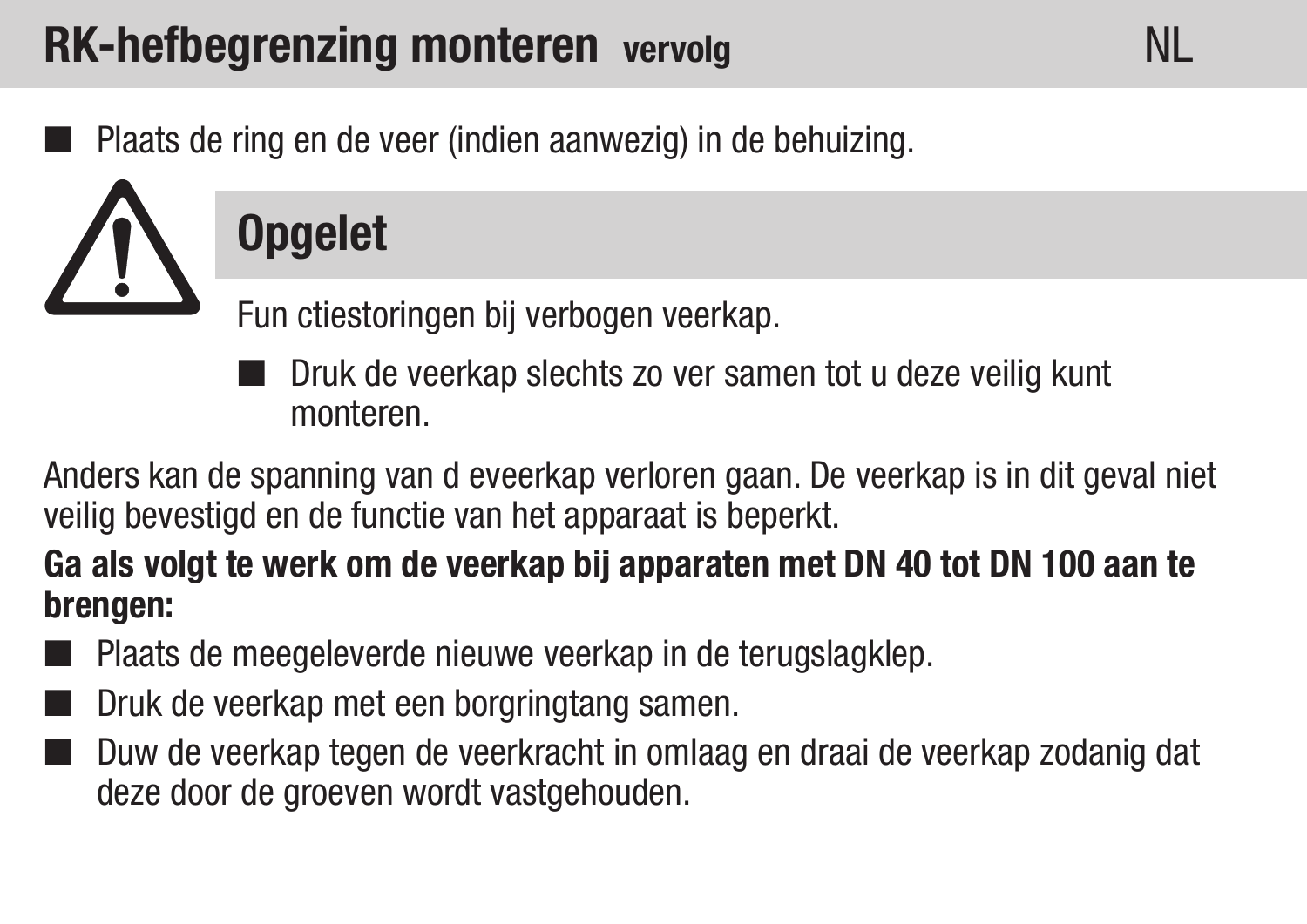### Technische gegevens

NL

Met gemonteerde RK-hefbegrenzing is de noodzakelijke minimum volumestroom ongeveer 40 % lager dan bij het standaard apparaat.